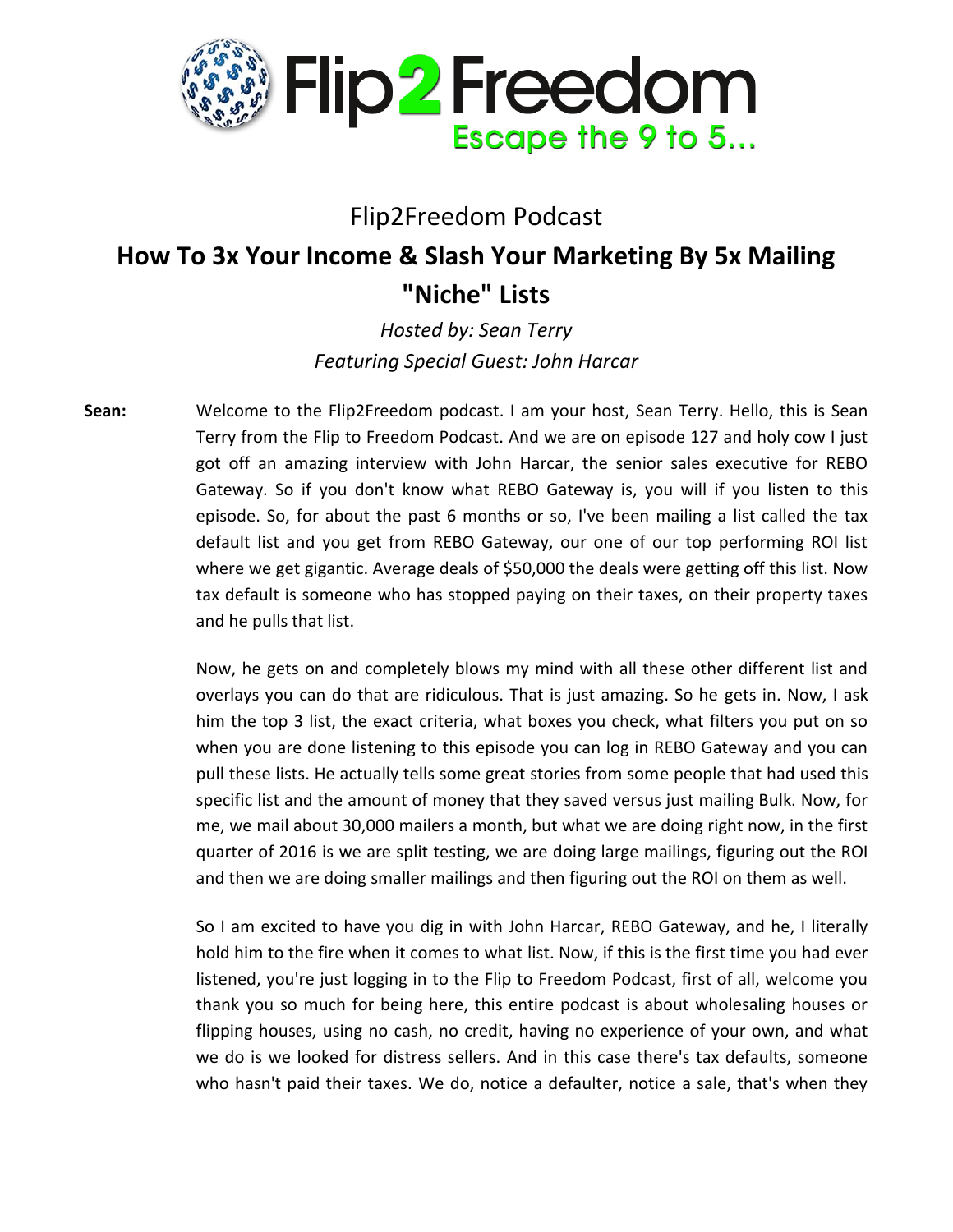stop paying their mortgage, there are divorce situations where we can target and help those people out of their situations.

They don't want lists with their Realtor; they don't want to go through that process. They want to get rid of the property ASAP. There's people that have leased their property, so that an investor that has leased their property, that have now a default on their mortgage. That's a hot lead. So what we do is we can mail these people, or reach out to these people, right? And we can get a property and a contract, let's see about \$100,000 house with after all its fixed up, we get it under contract for 50, now we have the ability to turn around and find the buyer for that property for a higher price. Because we have a contract on it, it gets what's all about equitable interest.

So now we find the buyer for \$60,000, this buyer is cash buyer, not a conventional buyer, but they either can purchase with a hard money lawn or they can purchase with cash. Now, a buyer is going to come in, he has a \$60,000 contract with you. So you have a contract with 50 with the seller, contract with 60 for the buyer and now you bring those to a closing agent and there's 3 ways you can get paid: you can assign it or sell your contract for \$10,000, you can do what's called the double escrow where the buyer wires in the funds for that particular property or you can do what's called transactional funding where there is funding for 100% the transaction, all the closing costs, all the fees, no credit checks or nothing that allows you to facilitate that transaction.

I have a transactional funding company called [VelocityCapitalFund.com.](http://velocitycapitalfund.com/) So if you are in a situation and you need funding, just go to [VelocityCapitalFund.com](http://velocitycapitalfund.com/) and you can get 100% financing for your back to back real estate close. So now, so I get in with him and basically you do that unless you can get a seller for 50, a buyer for 60. Boom that happens and you make \$10,000. If you do that once a month, right? It's \$120,000 a year. So my question to you is this: what would it take to get \$120,000 raise on your job in the next 12 months. If you start thinking about it you are going holly cow what the heck do I have to do to get a raise for 120000.

Well, it probably be out of the norm, you probably have to quit and something else. Or, you can locate the stress sellers, help them out their situation and be able to make your profit as well. And so, on this episode, John goes through in detail and now the cool thing is if you are going to Flip... 2Freedom.com, [Flip2Freedom.com](http://www.flip2freedom.com/) and go to the website there, I actually wrote a book that tells you exactly, specifically how to wholesale property. It's a 129-page book and I've got people telling me they've spent over \$1,000 for the same book or the same information that I give for free in the book.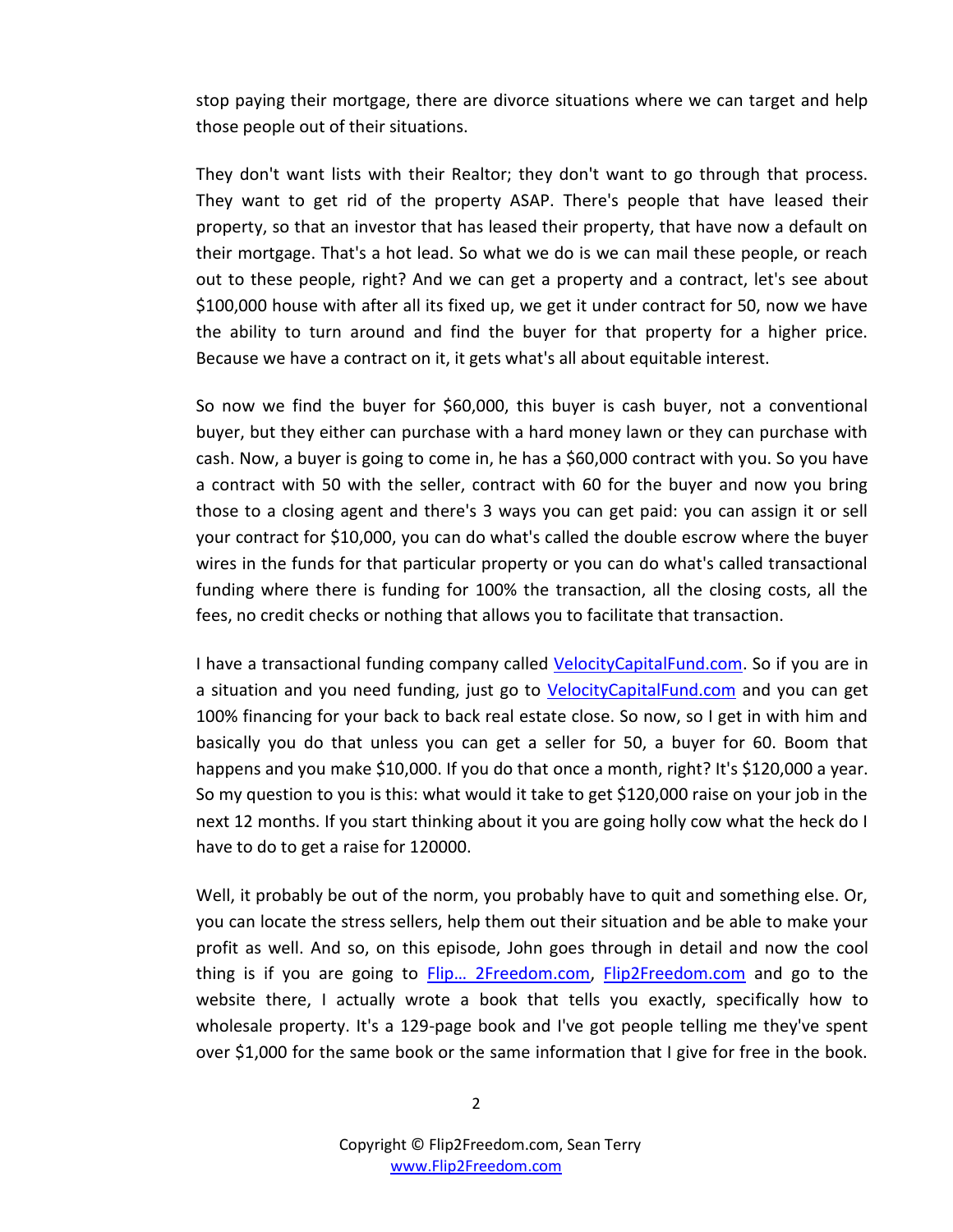I've got tons of it; I just got an email this morning: "Oh, my gosh, this book is amazing, thank you so much, I can't believe it's free."

Anyway, so, go to [Flip2Freedom.com](http://www.flip2freedom.com/) and you will be able to get that. Now, we go through a tone of information here with John and all these different criteria and list things. What we did is that we put together a PDF that you can download for free of the list criteria and screenshots of exactly he is talking about. So, if you are going to **[Flip2Freedom.com](http://www.flip2freedom.com/)** and you go there, look for episode number 127 and you can do there and you can download that for free. It's a PDF actually of the entire list selection that he talks about.

So let's get into it with John Harcar, REBO Gateway, Senior Sales Executive, and he's going let loose on exactly the top performing list that you can mail to get your phone flooding with the most motivated sellers that you have ever seen. All right, Sean Terry here and I am back with a kicking interview with the man from REBO Gateway and you guys have been hearing talk about this constantly for the past 6 months of how it is the go-to list when it comes to targeting distress sellers. And I got the senior sales manager, the guy that pretty much I talk to all the time about REBO Gateway, John Harcar. John, are you there?

**John:** I am here. Good morning, Sean.

**Sean:** How is it going man?

**John:** It's going great. How are you?

**Sean:** Awesome, awesome. Right away at the house. All right, John, okay. So senior sales manager, been there for about 4 years, tell me how you got connected with them?

- John: Well, REBO Gateway, I got connected with them, I mean I had fresh out of college and I thought about the real estate world and that came across REBO Gateway. And got hooked up and I've just seen some amazing, amazing growth with the data and the tools that we provide.
- **Sean:** Okay. So, give me an idea why the company started and so get people an idea of what REBO Gateway is. What does it provide, what does it do?
- **John:** Sure, REBO Gateway is an acronym for Real Estate Back Office; we are the back office tool that both real estate agents as well as investors use. This was started by real estate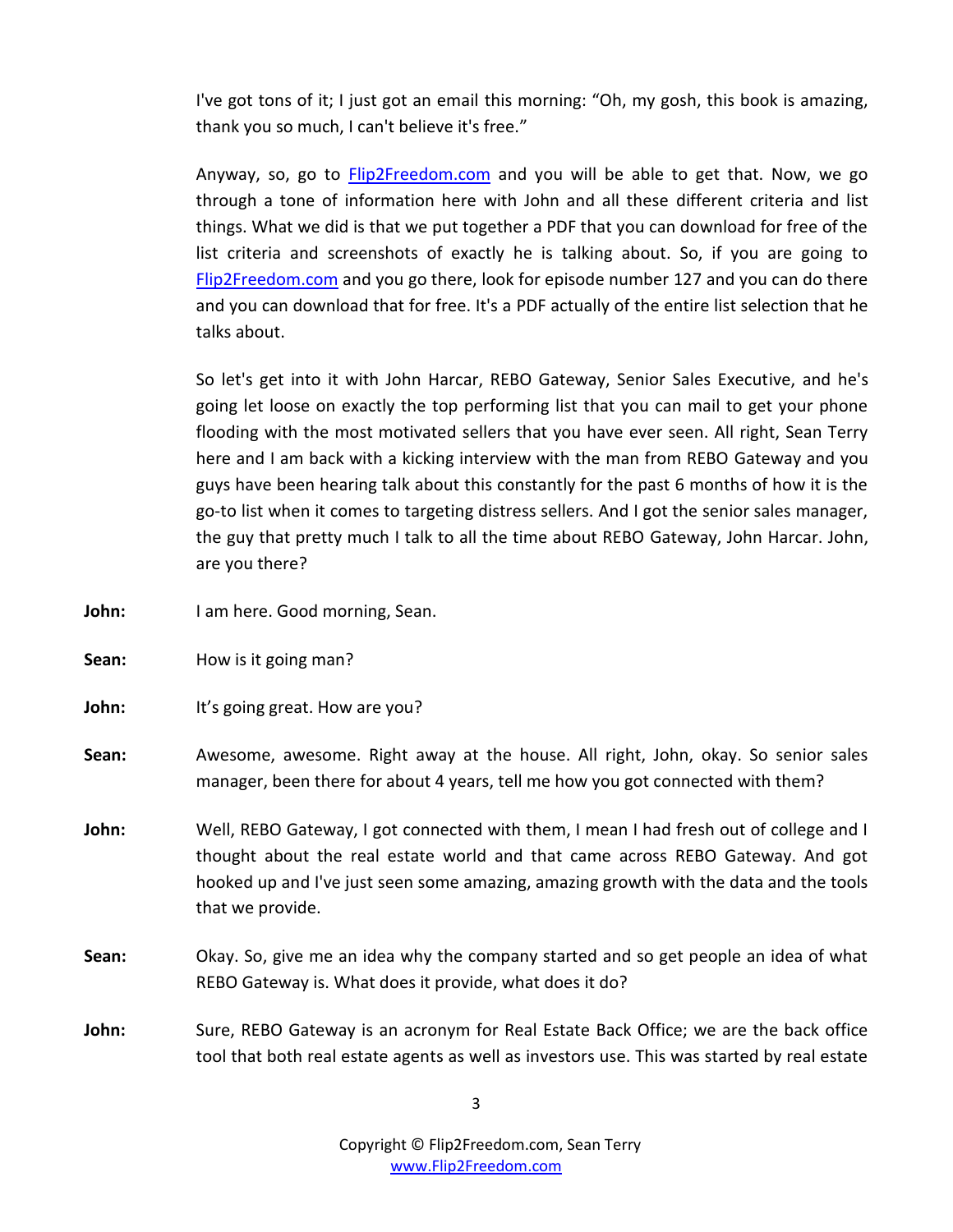agents with there is a premise that it had to be an easier way to acquire a property, to go out and find a property that we want to market too, without having the market to everybody. Okay?

**Sean:** Right.

**John:** So we looked at this different, at these life events of things that we know trigger the sale of a property at a higher rate.

**Sean:** Right, right. Okay, so then you now aggregate all of these data and then, and you have platform. Tell me about the platform, here we go, REBO Gateway platform.

- **John:** Okay, yeah, definitely. Without platform, we do take all these data that is counting court public information; we put it all into one portal to allow you to take your specific areas of target, whether be counties, whether be specific cities or zip codes and really bring out the properties that we know statistically have a higher probability of selling. Okay? We all have two or three watch properties in our list for you, alerting you of these new events. So, our platform is a very unique platform to navigate, we do have full training to walk you through everything.
- **Sean:** Cool, cool. Okay, so REBO Gateway essentially and just so from my experience I don't even know how I tripped across REBO Gateway. Was it from a search or something, or looking for distress lists? I mean we do a ton of mail every single month, and what we find is when we target those little small niches, these different niches, that our ROI goes to the roof and one of your niches that I really grabbed on to, was the tax-default list. So, can you tell me about that tax default? How, do you pull that data aggregated in and then display it?
- **John:** Okay. So basically, once again we are getting all this information from the county record so when a property filed as a tax default file against him, for not paying their property taxes, they are kind of a tip in point, a tip in point. You came there for the home in the cost associate with the properties are not… So we aggregate that. Now one great tool we have in our program is the filter ability to add tax defaults where they are available on to all these different lead types. Okay. So the tax default in the end is a great niche like you mentioned.
- **Sean:** Yeah, explain that, what you just said. So what you mean add on it?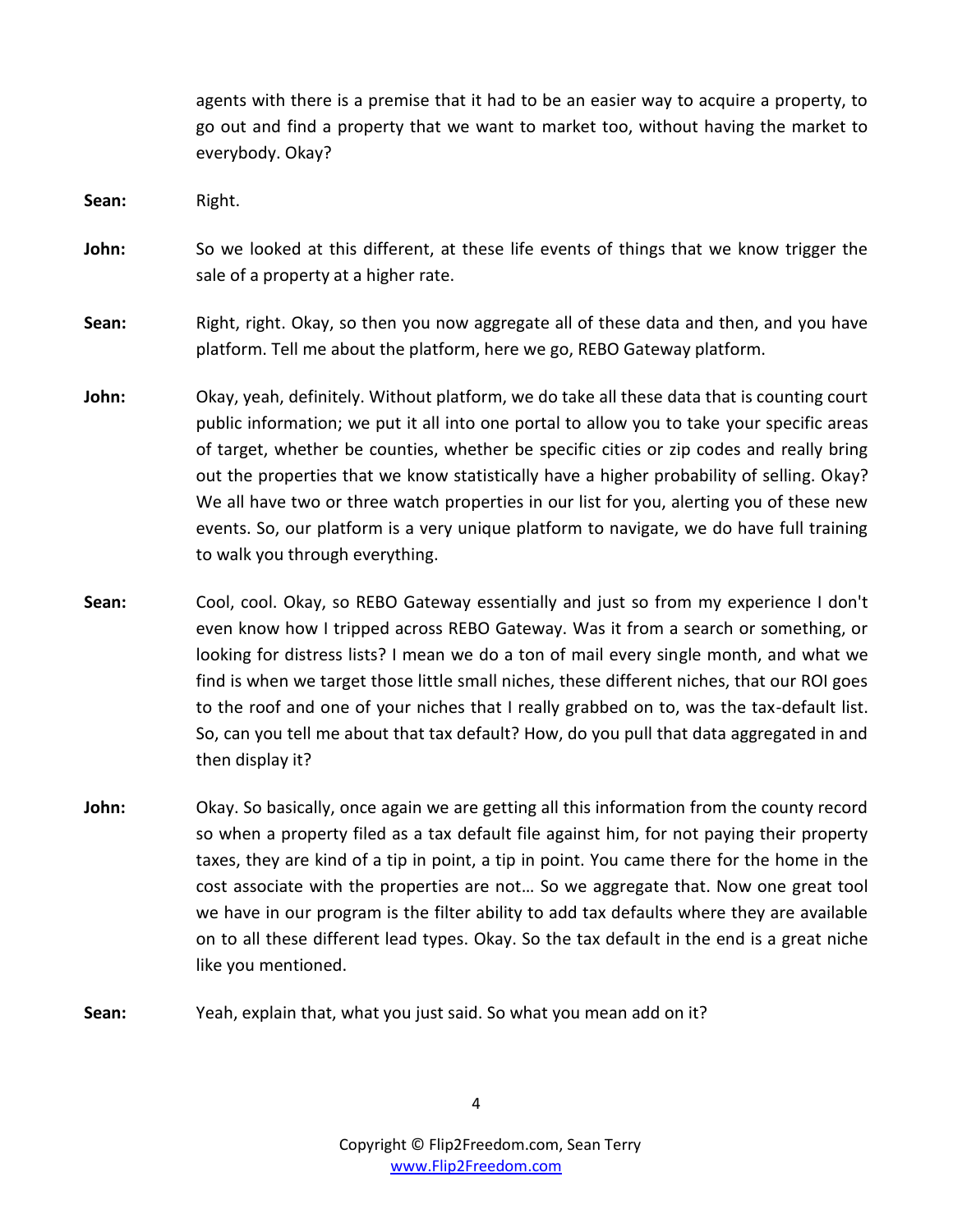**John:** Okay, let's say we have particularly looking an area for all on a non-occupied property. Okay? We want to get a big general search. We're having a filter to add on the tax default on to those. Or maybe we want divorcing couples that also are tax defaulting.

**Sean:** Right.

- John: So, that's an ability to add it on and raise probability of the different events that we are looking on it.
- **Sean:** Right, okay so, if someone for an example, so you have an absentee owner, so they obviously there's no emotional tight there. It's an investment property. They stop paying taxes on that, that becomes a high, high probability and now you can narrow that list down and only target those specifics. Instead of just targeting just absentee owners which could be very fairly broad and you are kind of hoping that someone's going to be in distress either if the tenant moved out or whatever the situation.

But if someone has not paid their taxes, they are in some financial situation or they've pretty much disconnected with the property and become a prime opportunity for guys like we do and everybody listening to target. And the cool is and what I like about it, is that you can narrow that list down, because there's different types of people on the line that are listening right now, on the listening of the podcast. There are guys who are just getting started and they have a small budget.

**John:** Right.

- **Sean:** They have a couple hundred bucks and \$2, \$300 bucks and they want to be of the mail list, that would be a very, a high-performing list. And then there's people like me or other people online that have, they do massive amounts of mailing so you, that is a very good targeted list to generate. And I can just tell you what we do for our marketing, we have a spreadsheet and we track pretty every single marketing channel that we, for direct mail, how many calls we get in, how many leads we get in and there are a wide. But tax default list has been the highest ROI because you can nail down, and target only people that are essentially behind with their taxes.
- **John:** Yeah, right. Tax default, tax defaults are great, you know? Unfortunately, we don't have this everywhere. However, we do have a lot of other things in here that do help and you played with them all.

**Sean:** Right.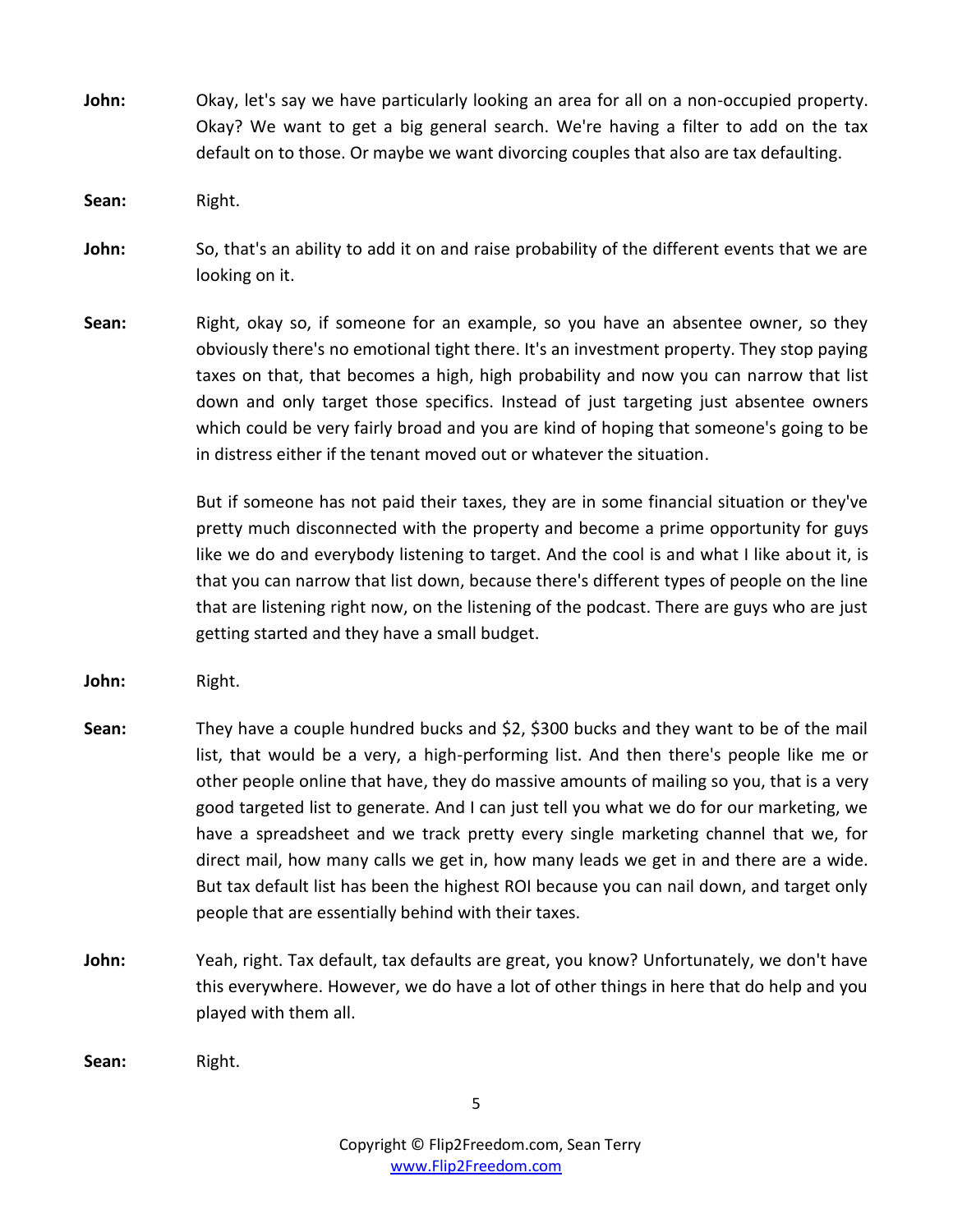**John:** And I am glad you brought about narrowing the list because one great example is a gentleman in Houston, Texas. Okay? His name is Michael and I'll leave his last name out. But he was mailing 1,500 pieces at a time. He's an investor he was mailing these 1,500 pieces at a time and really was draining his budget, he wasn't seeing that return. So, he contacted our company, we did a demonstration, and after he walked the training, what I do is I help the investor just kind of get an idea of a better to navigate it. So, what we did with the gentleman, we put together 150 mortgage defaults to mail and 30 mortgage defaults to door knock. Of those 180 prospects, okay? He got 15 call backs, 2 on contracts in 14 days. First one profited him 1505 but besides all that great stuff he went back and looked at all his mailings, past 5 mailings over the year, he would have saved \$5,000 had he had this program strictly in the mailing cost.

**Sean:** Wow.

**John:** So the ability to be able to take a subset of a population and filter that down to people that we know statistically have a higher probability is going to make your marketing dollar more effective.

**Sean:** Great, I agree 100%. Now, a question I get a lot is how fresh is this data?

**John:** This data is updated nightly.

- **Sean:** Okay, so the data is updated nightly. So people understand the tax default, the tax default like in Arizona for example. Some of those tax default, they can be in tax default for 3 years before that house essentially goes to auction, correct?
- **John:** Correct.
- **Sean:** So, but all over the country it's different. But it's typically though there is a right to exemption period and what is that if we are going to put like a general timeframe on that. What do you think that would be?
- John: I don't know. It's tough to say. I mean I really don't know.
- **Sean:** It could be weeks and months?
- John: Yeah, it's exactly. I don't want to put... But yeah, weeks, I mean it really, it's hard to say.
- **Sean:** Okay. So, I just want to get so through, people understand that when a tax default happens there's what's the called the right to redemption period and that right of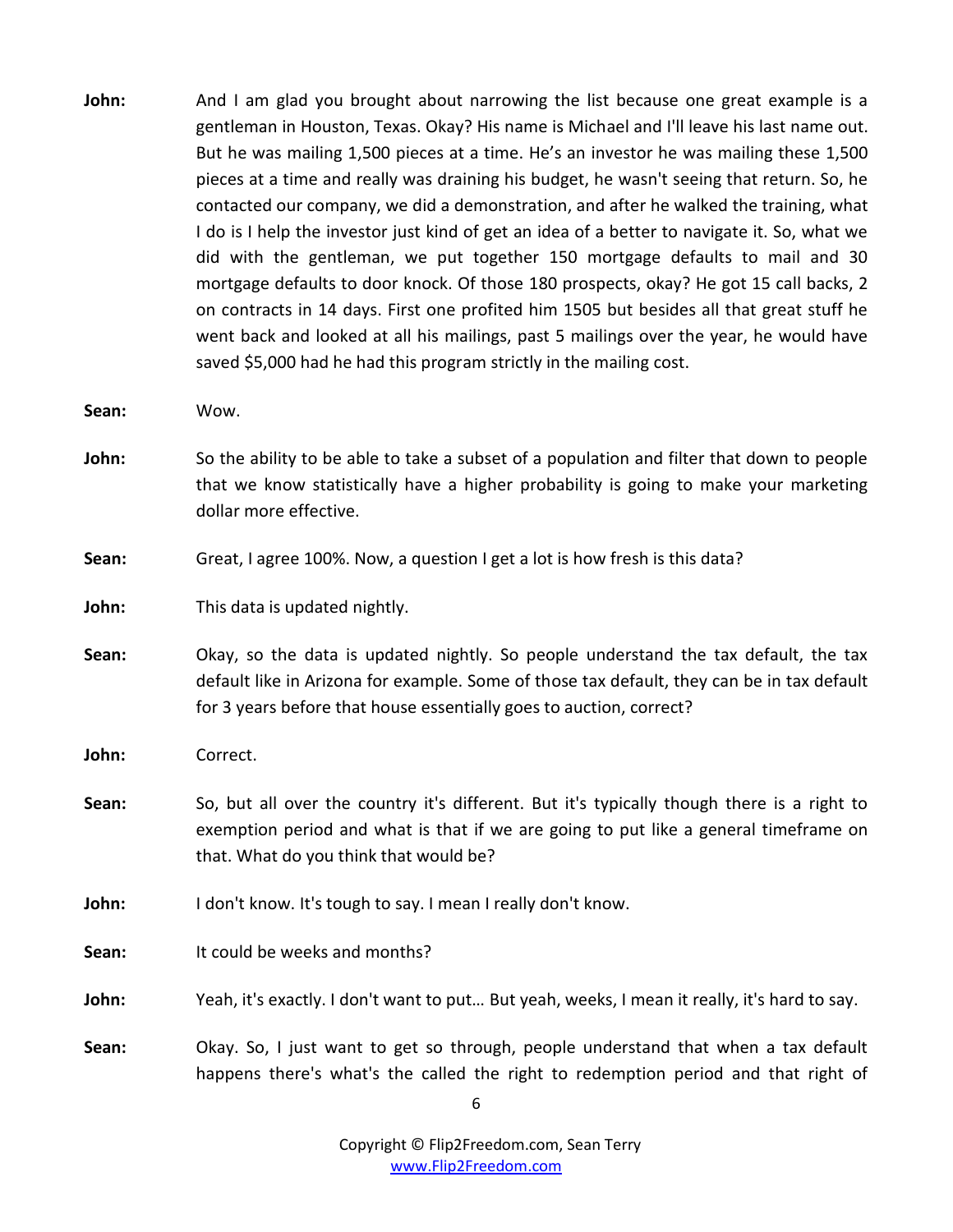redemption could be in like Maricopa County, it's 3 years, right? For California, it's like 5 years. So I've heard people come back and say, well the data is not fresh but there could be a tax default that happened 5 years ago right?

**John:** Correct.

- **Sean:** Who were now they are mailing them today and knows some of the highest lead that you can essentially get because they've been in tax default for 5 years. So yeah, it's updated every night but it updates if that...no, if one of the defaults it's been paid off, is that captured in the system?
- John: Yes, it would be removed. And in regards to the data and the freshness of the data, I mean, people have to say we're only as good as the data that comes from the court. So if the county court isn't updated, well we'll continue in pulling a feed of the data, there are no new updates, we have no new updates. So whatever the county of the court said, that's where we are getting our data. So that's when they updated, when we update.

**Sean:** That's awesome.

**John:** Yeah.

- **Sean:** Okay. So now, we get the tax default, is there anything in the tax default list other than any other type of filters that you put on that for someone like to be able to narrow that, or you just mail them all?
- **John:** Well, you can mail them all if you really want to get down and filter. We get filter to specific values, whether they're transfer values, assessed values, land values, improvement values. One good blanket to put over any searches that a peak of the market search a purchase date between 2005 and 2008. We know that historically these people are experiencing the most life events that we are tracking.

**Sean:** Explain that.

**John:** So we can get you on property.

**Sean:** Yeah, we don't do that so explain that to me. So I understand it.

**John:** Okay, so we know, we looked at and we've always had in our system where you can filter by a purchase date. Okay? We had, where we can put in 1/1/2005 to 12/31/2008 or that Wall Street Journal quoted peaked of the market. We know people who were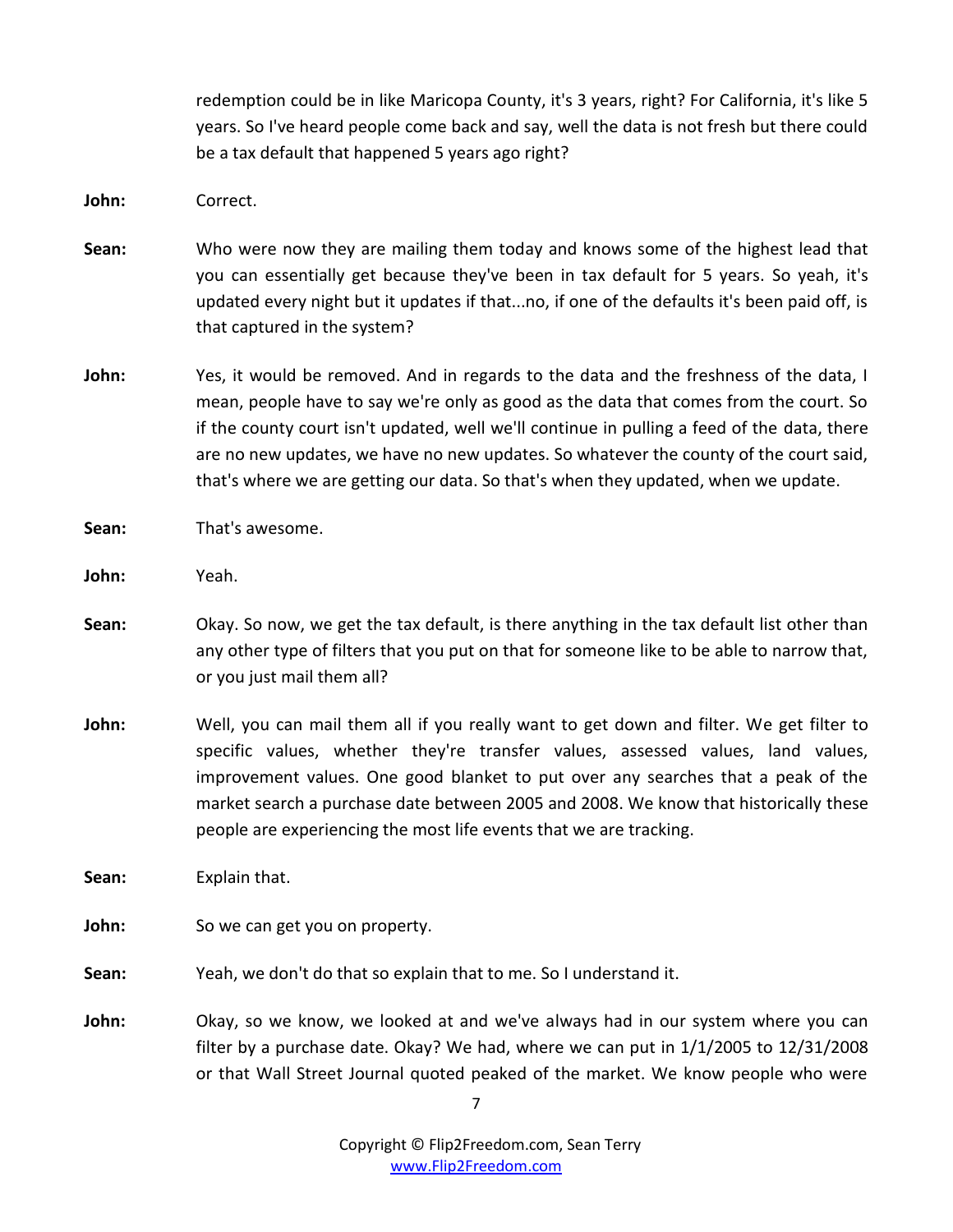buying in that time especially when we were dealing out for lease-buy owners or evictions. These are investors that bought property at the peak of the market and we know those people are experiencing the most of these life events that we're tracking. That's one blanket just to start over any search.

- **Sean:** Okay, so for a, like a wholesaler, like so we are looking for a central equity. We're looking for at least 20 to 50% equity, how would that filter in?
- **John:** Well, a lot of these people who are that person who peaked of the market who lost a lot are getting their equity back or have got all the equity back and are now in the position to sell. But, just, the reason why I mentioned that peak of the market, once again, because it will capture people who were default in both taxes, mortgage defaulting, all these different things that were tracking. It's just a way to get more triggers.
- **Sean:** It's interesting when a lot of what we do with our, and maybe we should change that, is we would target say absentee owners or even foreclosures that have 8 to 10 years where that basically that mortgage was initiated. So, we are missing, that's back to 2005, I guess would that considered peak or what do you consider peak?
- **John:** Well, yeah, 2005 to 2008 would be considered peak.
- **Sean:** Okay. So 2005-2008. So, if we did a filter in your system, you have a filter where you can go on through dates right?
- **John:** Right.
- **Sean:** You can put, and then you put a date like 01/01/1900 to 01/01/2008? Is that what you do?

**John:** Correct.

**Sean:** Okay.

- **John:** Yeah, and when you are in 2005 to 2008 properties were now slowly starting to get potentially empty nesters, which is another in our program which these people own their property for 25+ years, minimum 3 bedroom, 2 bath. Okay? The empty nesters are a great one who potentially has a lot of equity.
- **Sean:** Okay, so you could actually do a filter for tax default empty nesters?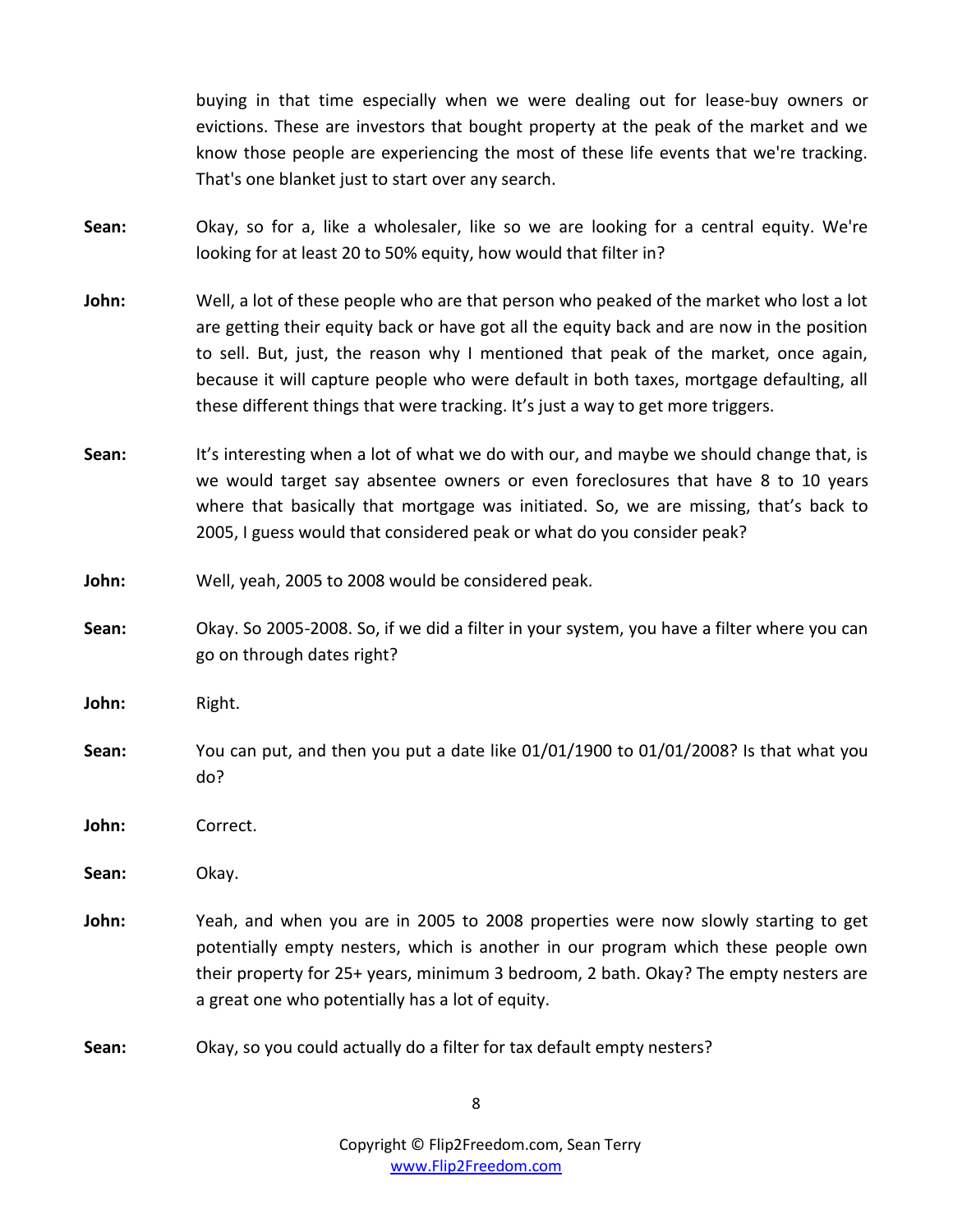| John: | Correct.                                                                                                                                                                                                                                                                                                                                                                                                                                                  |
|-------|-----------------------------------------------------------------------------------------------------------------------------------------------------------------------------------------------------------------------------------------------------------------------------------------------------------------------------------------------------------------------------------------------------------------------------------------------------------|
| Sean: | That's pretty cool. I haven't pulled that data yet.                                                                                                                                                                                                                                                                                                                                                                                                       |
| John: | Where tax default is available, remember that they are not available everywhere.                                                                                                                                                                                                                                                                                                                                                                          |
| Sean: | Right, not available everywhere. So, let's talk about if it's not available what would be an<br>alternate list that they could bind?                                                                                                                                                                                                                                                                                                                      |
| John: | Well, it really depends upon where you are located, you have everything from the<br>divorcing our couples to the mortgage defaulting properties, probates, we have<br>different sale by owners for leased by owners, that's investors that bought properties<br>and are leasing them out now. REO or bank owned, evictions, unpaid landlords, filing a<br>loss with retainers.                                                                            |
| Sean: | Right.                                                                                                                                                                                                                                                                                                                                                                                                                                                    |
| John: | The non-owner occupied out of state, which is a subcategory which is where we go and<br>we put non-owner so that was a potential mortgage default. They are not living in the<br>state; they are defaulting on their mortgage, higher probability, right?                                                                                                                                                                                                 |
| Sean: | Okay, let's talk about Have you had a lot of success with people through the divorce<br>list?                                                                                                                                                                                                                                                                                                                                                             |
| John: | Yes, very much though.                                                                                                                                                                                                                                                                                                                                                                                                                                    |
| Sean: | Okay. When I go in and look into divorce list. Now, so for people understand, when you<br>log into the platform, is pretty killer because it has a whole map, and then under the<br>map it displays all the leads or the, yeah pretty much the leads underneath, and then<br>you can download those leads through a CSV. So when you look in the map it shows<br>everything within a map and you can search in it. Typically, by account you do a search. |

But when you do, and then there's a filter out there and then that filter gives you a bunch of different options. You can search by zip code, you can search all the different lead types, you can search more defaults, and you can search absentee owners and everything between. So now when those filter, right? Or if you are looking for essentially divorce, and I think divorce comes up a little bit different, what is the typical date filter that you put on there to get say if you want to get significant leads?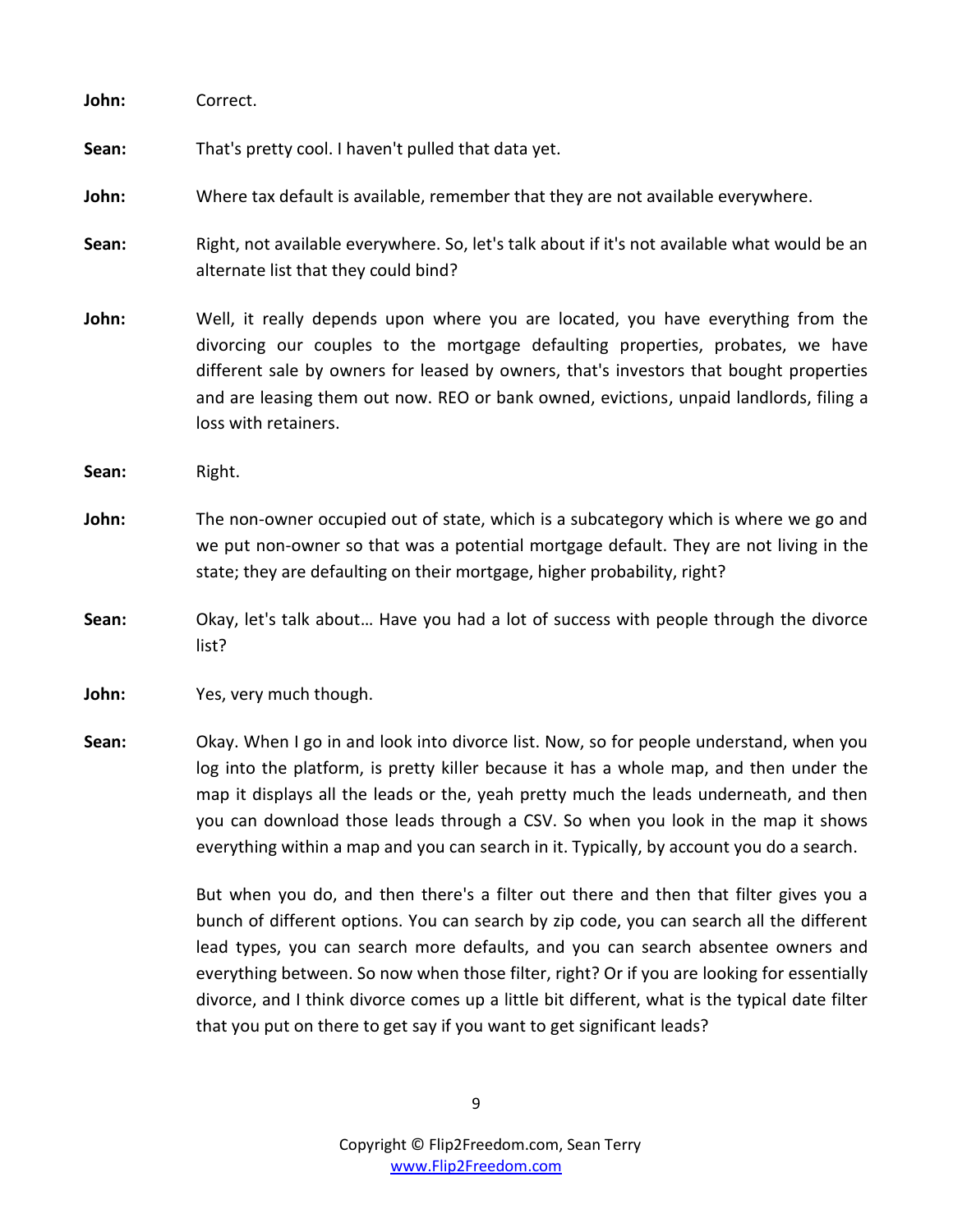- **John:** Well, we know the dates that you go back as far as you want. I mean, we track back 5 years, okay? We do updates so for a property has a divorce file then let's say 6 months down the road it's sold and we do that search today, it's purged out okay?
- **Sean:** Cool.
- John: But I do, we said the best starting point for divorces would be about 2 to 3 months back. They find a divorce there that months or maybe on a potential reconciliation period, maybe not, maybe they already decided. But then in month 2, is when they really start to talk about dividing assets. Okay, you want the best list in our program I think it's keen a lot of good ROI is: divorce, mortgage defaulting, non-owner occupied. Because we know one out of four divorces about 20% of divorces will sell. When we have a mortgage default on top of that it raises to about 74% when in non-owner occupied it goes up to 80%.
- **Sean:** Okay. Wow. So essentially it's a couple that got divorced and they have an investment property which is considered non-owner occupied or a second property. And then now they had let that mortgage go, that becomes a very high probability.
- **John:** Correct.
- **Sean:** Okay, so in divorce. I want to go back to those dates so quick so I would understand. So, you go back, you said, 3 months?
- **John:** 2 to 3 months it's an average good starting point.
- **Sean:** So, in the date, you have two different boxes. You have, it's that a start date and an end date in the first box?
- **John:** Yeah, the start date will just go back to let's say November 1st.
- **Sean:** Okay, would be start date. November 1st. And the end date would go back 5 years?
- **John:** No, the end date would be today.
- **Sean:** Okay. So, oh so, you put everything for the past 2 months, not everything for the past 5 years. Okay.
- **John:** Right. You can go back as far as you want. You can go back farther. Anyone can go back as far as they want.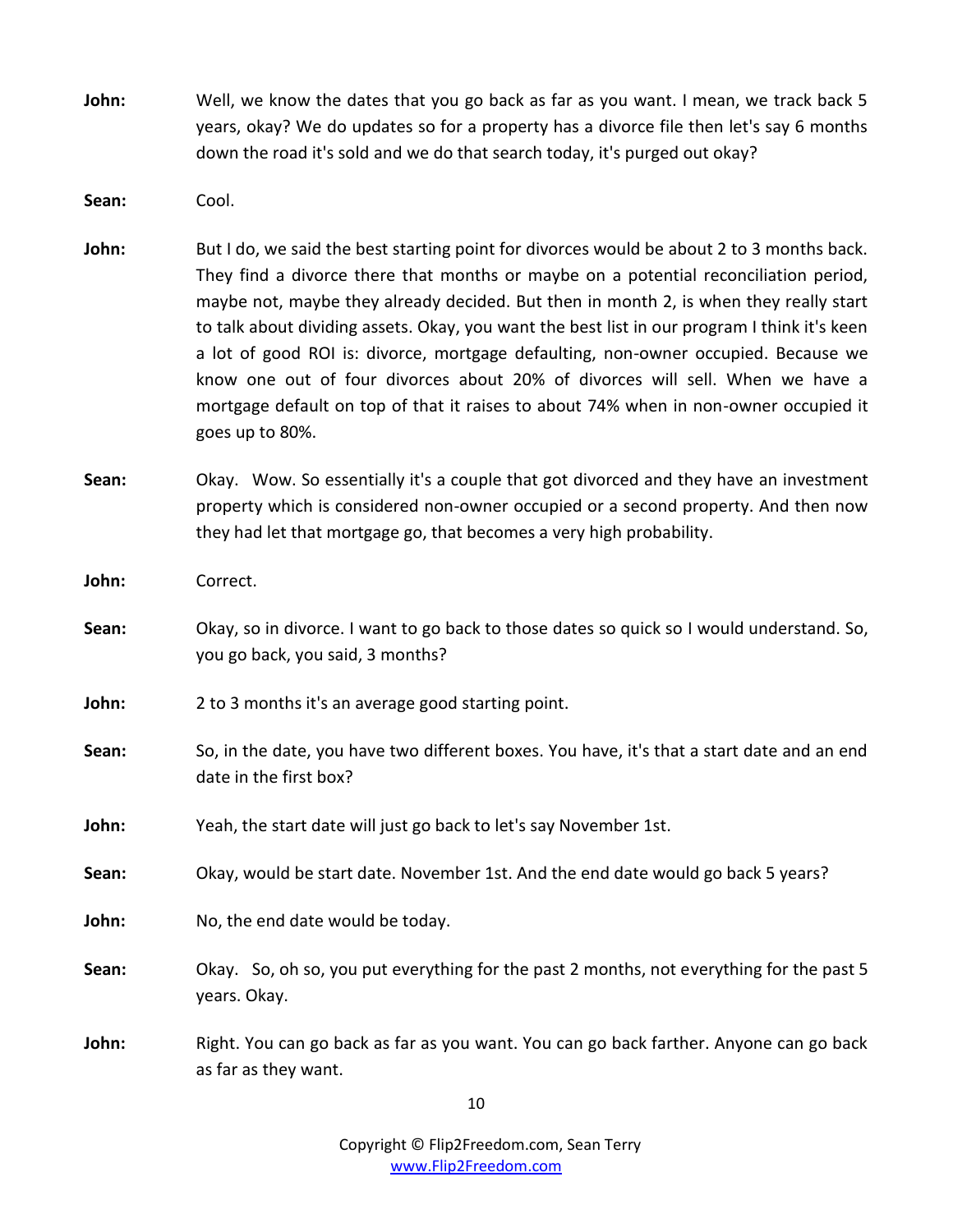**Sean:** Okay. **John:** We just say the best starting point you say for divorces is about to 2 to 3 months backward, same thing with probates. Sean: Got you, got you. Okay. **John:** And then the new step we have, I am waiting for more data on, but we have added in certain areas - bankruptcies, okay? So the home owners file chapter 7 or 13 protection, and experiencing the bankruptcy choose to sell the property, right? **Sean:** Right. **John:** Going through a difficult situation. That certificate, okay? When a property is owned by two more parties, as joint tenant or tenants in common, one person dies, the need the affidavit of death or death of tenant in common to be recorded. Okay? This is kind like

- two people going down, two items going down to one; one can't pay for the mortgage anymore. However, these people are up in age so there's a property, own the property for a while and that's a good equity acknowledge as well. That's the big one that I am very anxious to see results as we do more tracking on that, it is new. We've also added the way that identify senior and veterans that are filed for tax exemptions. Okay? So, seniors that are to their age to 62+, they allow property taxes to their senior status. And then the same thing with the veterans.
- **Sean:** Right. Okay, so obviously they have a lot of data that you can target. So, let's do this for the listeners so that they are not overwhelmed and they don't go holly cow what the heck they are talking?

John: Sure, right, exactly.

**Sean:** Let's them give them 3 lists and 3 list criteria right now that if they logged in that would be highest performing that we have, it's been proven, it works, it's been working for your clients or for us, whatever, and 3 of the best killer list and then we will give them the criteria. So then once they log in that's the list they can pull, that's the list they can focus on.

**John:** Sure.

**Sean:** So let's talk about what would be the 3 lists, and then we will get into the criteria for each one.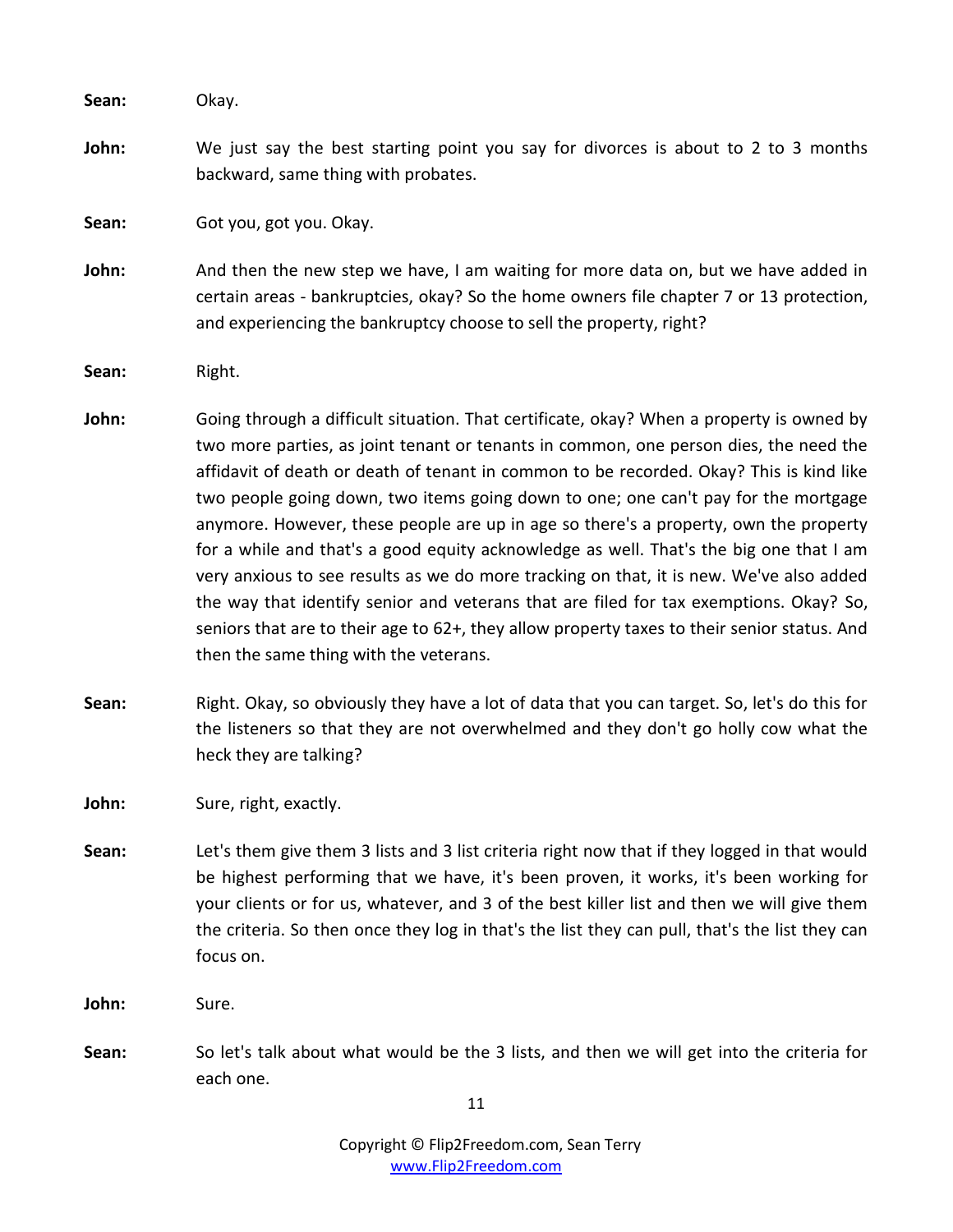| John: | Okay, well the first one like I mentioned before I love to work is the divorce, non-owner<br>occupied, mortgage defaulting properties.                                                                                               |
|-------|--------------------------------------------------------------------------------------------------------------------------------------------------------------------------------------------------------------------------------------|
| Sean: | So divorce, non-owner occupied. So if they are going in and they are going to press the<br>filter the divorce will go back 3 months for the first initial date and then you can go in to<br>the filter section. Is that what you do? |
| John: | Correct, we go into the filter section, that's where we are going to add the mortgage<br>default. NOD or NOS.                                                                                                                        |
| Sean: | Okay, so it's NOD, notice of default, it's called in their system.                                                                                                                                                                   |
| John: | Yeah, or notice of sale.                                                                                                                                                                                                             |
| Sean: | What's the difference between them 2?                                                                                                                                                                                                |
| John: | When you go to initial states, it's called the list tenant filing. That's equivalent to pre-<br>foreclosure.                                                                                                                         |
| Sean: | Okay. So if someone doesn't know if they're an NOD state or NOS state, is that what it<br>is?                                                                                                                                        |
| John: | Yeah, NOD or NOS.                                                                                                                                                                                                                    |
| Sean: | If they don't know which one basically they can apply the filter, if it doesn't change.                                                                                                                                              |
| John: | No, yeah. If it's, for not capturing, it's not going to pull if I were you I would check them<br>both.                                                                                                                               |
| Sean: | Oh you check them both. Okay.                                                                                                                                                                                                        |
| John: | Yeah, just check them both just to be safe.                                                                                                                                                                                          |
| Sean: | Okay, that's good.                                                                                                                                                                                                                   |
| John: | And then we go to the owner occupied and delete that or omit that and only have<br>absentee owner checked.                                                                                                                           |
| Sean: | Absentee owner checked. Okay, so divorce that are NOS and NOD, right? So that means<br>they have default on one of their mortgages.                                                                                                  |

12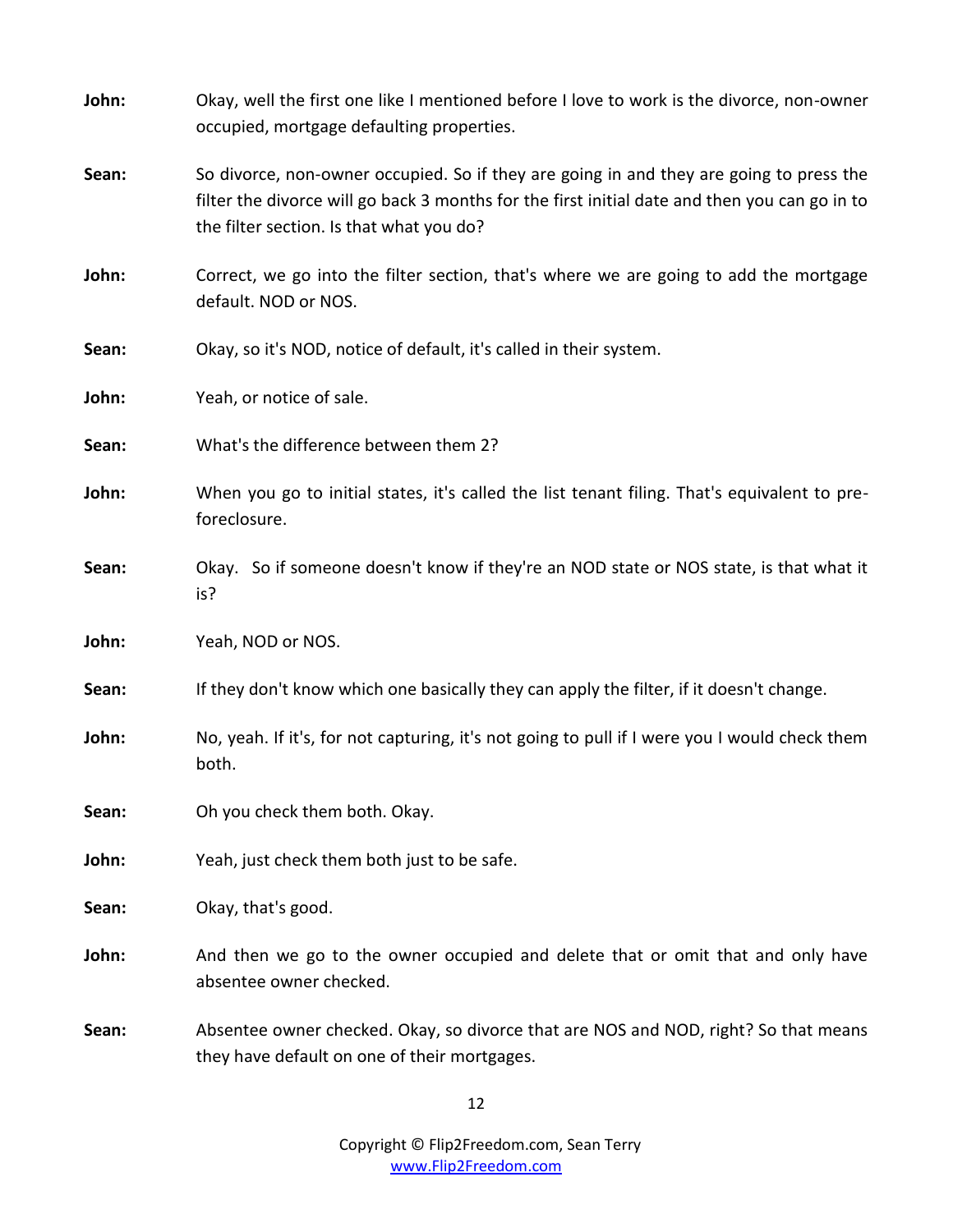| John: | Correct.                                                                                                                                                                                                                                                           |
|-------|--------------------------------------------------------------------------------------------------------------------------------------------------------------------------------------------------------------------------------------------------------------------|
| Sean: | It's non-owner occupant because that means it's an investment property and then pulls<br>all those emails.                                                                                                                                                         |
| John: | Yeah, or if they are available, if we have it, we can always add the tax default on the end<br>of search if it's available.                                                                                                                                        |
| Sean: | Yeah, if it's available in that area. You can be an overlay on tax default.                                                                                                                                                                                        |
| John: | Yeah, that's always a good addition but if we don't have a tax default, once again that<br>property whether divorce, default, non-owner is about 80% chance.                                                                                                       |
| Sean: | Okay, and what do you think the competition is for other investors mailing that list, in<br>your opinion?                                                                                                                                                          |
| John: | Well, it's hard to say, there's so many different in all the different areas but once again<br>this is our public information.                                                                                                                                     |
| Sean: | Right.                                                                                                                                                                                                                                                             |
| John: | In some areas we have more people using our data, in California, Arizona. I mean, Sean<br>you are using it in Arizona, do you see any a lot of competition for that data that you are<br>getting from us?                                                          |
| Sean: | Well, when I kept the information myself for the first probably 4-5 months, and I didn't<br>tell anybody about REBO Gateway, we were doing tax default, we were cleaning up. As<br>soon as I let everybody know, it changed.                                       |
| John: | Yeah, it's public information. Anybody can get it, and it's really what you do, it's the<br>leads and if anything. Maybe you mail once and you hope they'll call back. Do you; are<br>they on a drip campaign? There are so many factors involved.                 |
| Sean: | And for us, what we do, we put them on a 7-sequence drip campaign for mail.                                                                                                                                                                                        |
| John: | Perfect.                                                                                                                                                                                                                                                           |
| Sean: | We'll hit them over and a lot of investors don't do that and the cool thing is because<br>these numbers aren't so huge, meaning a divorce in Maricopa County that numbers<br>probably going to be, in my guess, probably 2 to 300. You know, of divorce, non-owner |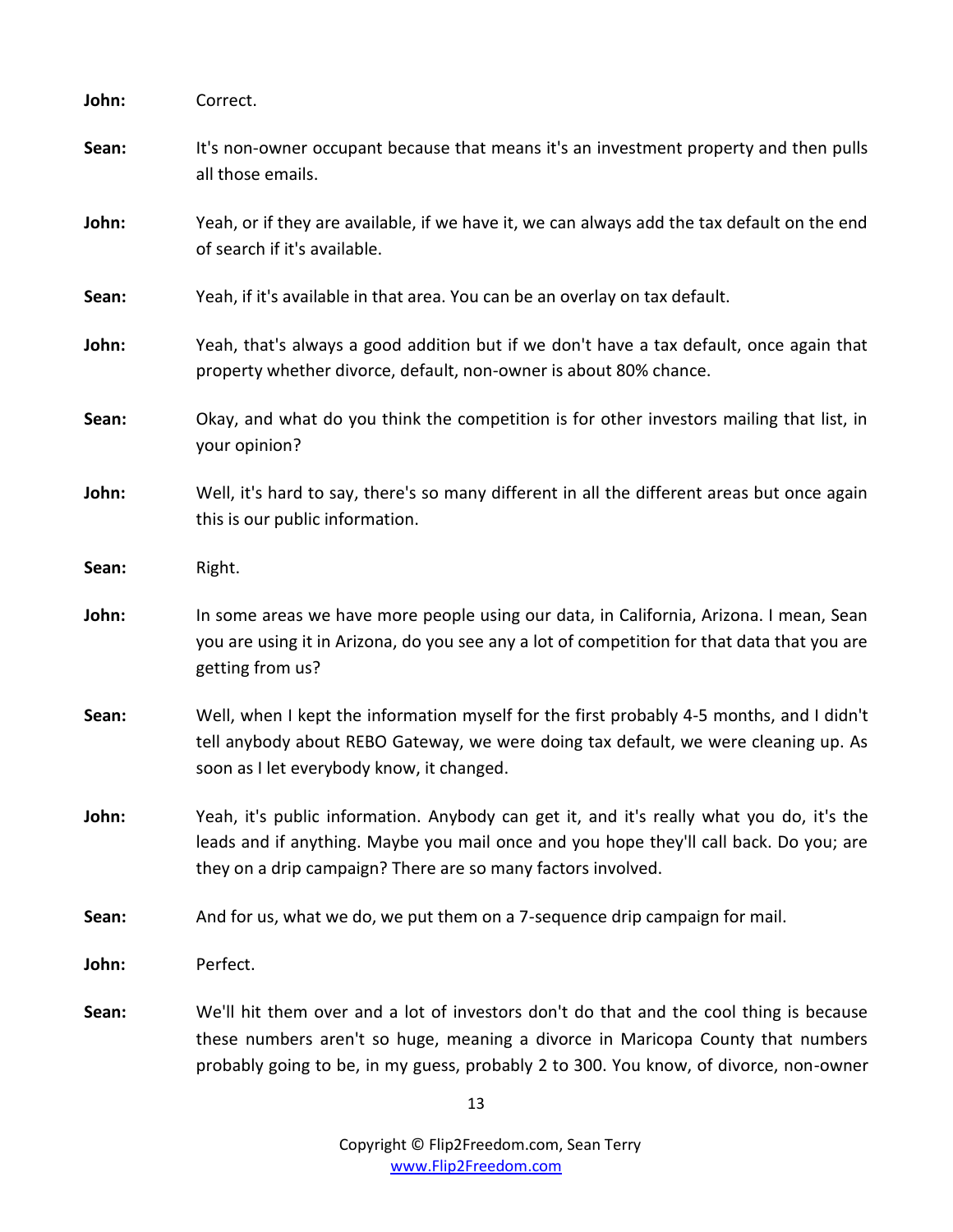occupant, that could be 2 to 300. So 2 to 300 typically, we're used to mailing, 30-40,000 a week, right? **John:** Right. Sean: So, this right here narrows it down. With that campaign you can spend a lot more money, you can put better mail pieces, you can actually send FedEx for the same prices we are sending 30,000 mailers right?

**John:** Yeah, right.

**Sean:** Or priority mail or whatever the case may be to really get these people's attention and be able to pull more deals out of that. So…

John: Right, exactly.

**Sean:** Okay, so that's the first one, that's exciting. No. 2, what would be the no. 2 list that you recommend if they log in on the platform after they're listening to this and pull.

- **John:** Well, like I said I always like doing mortgage defaults or we do have a subset which is non-owner occupied out of state. Now, and then we do those divorces, we pull those non-owners but we can't non-owner occupied out of state and then filter into once again mortgage default. These are people that don't even live in the state or whatever county you are in, yet their defaulting on their mortgage.
- **Sean:** Okay, so let's talk about how, so non-owner occupied that...
- **John:** Non-owner occupied out of state, NOO out of state. Okay? And then we'll filter that down to any type of mortgage defaults.
- **Sean:** Any type of mortgage default. Okay. So basically when we log in we've got a county, we go right to the filters, is that correct?
- **John:** Yeah, filters are the most important thing in this program.

**Sean:** yeah, right. Yeah, the filter is.

John: If I had to find those life event lists but I had to filter, I could easily get 1,000 properties and drive subset by putting a fee filters that I would if I just mark into 1,000.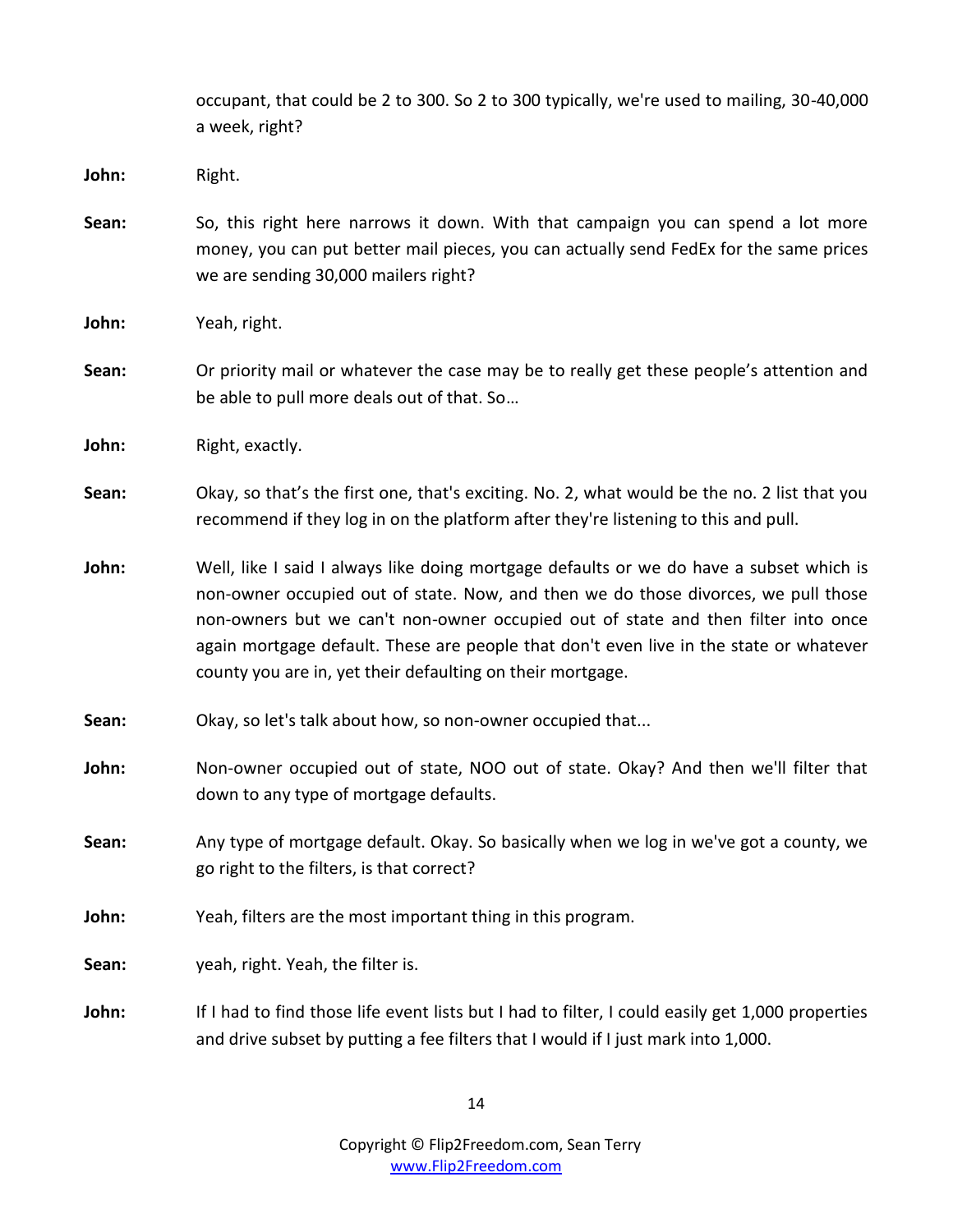| Sean: | Got you. Oh, yeah, absolutely. And interestingly enough in 2015, we sent over 1 million<br>mail pieces through our business and stuff like that.                                                                                                                                                          |
|-------|-----------------------------------------------------------------------------------------------------------------------------------------------------------------------------------------------------------------------------------------------------------------------------------------------------------|
| John: | Right.                                                                                                                                                                                                                                                                                                    |
| Sean: | And in 2016 we are really narrowing in and we are still going to mail big, track the ROI<br>on them but then also mail these very small niches and then do multiple, and then<br>spend more money on the actual mail piece and the campaign and through the mail<br>process.                              |
| John: | Sure.                                                                                                                                                                                                                                                                                                     |
| Sean: | And then just try to compare ROI on a quarterly basis to see which one is producing<br>more.                                                                                                                                                                                                              |
| John: | Right.                                                                                                                                                                                                                                                                                                    |
| Sean: | But I, obviously my gut says, obviously these ones are going to produce less mail, higher-<br>targeted, more revenue.                                                                                                                                                                                     |
| John: | Yeah, that exactly.                                                                                                                                                                                                                                                                                       |
| Sean: | So, okay, non-owner occupied out of state and mortgage default.                                                                                                                                                                                                                                           |
| John: | Okay, none of these are defaulting on their mortgage.                                                                                                                                                                                                                                                     |
| Sean: | Okay, so if they click in and they log in and they click filter what are they checking?                                                                                                                                                                                                                   |
| John: | Notice of default and notice of sale.                                                                                                                                                                                                                                                                     |
| Sean: | Notice of default and notice of sale.                                                                                                                                                                                                                                                                     |
| John: | And then I would go on this and also put peak of the market purchases, 1/1/2005 to<br>12/31/2008. I would put that in the peak; put that peak of market purchases because<br>once again we're just putting a blanket to capture these life events that people<br>experience who bought in that timeframe. |
| Sean: | Okay, that's how I like that. So non-owner occupant that is out of state, mortgage<br>default with a subset date, what's that called again? It's called peak of the market?                                                                                                                               |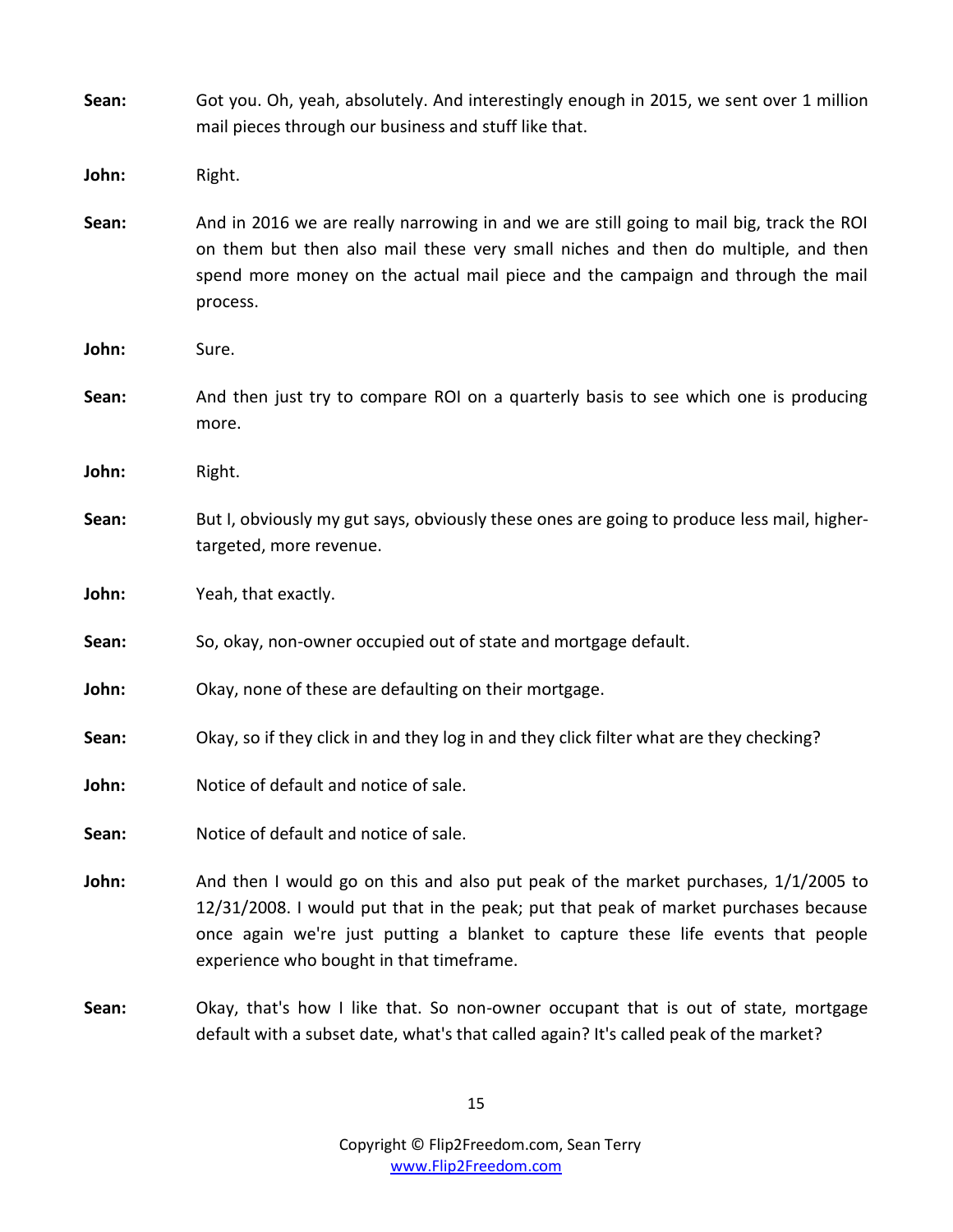**John:** Peak purchases, they are bond to peak of the market.

**Sean:** So there's not a box you check, but it's just a date filter you put at the bottom there, right?

**John:** Correct.

**Sean:** Okay, got it.

**John:** Okay.

- **Sean:** Okay, cool. And guys for, you guys listening there gang, who are overwhelmed to trying to understand while you are driving or on the trend mill. That what we'll do is that if you go to the show notes, and you listen to this, then on that page we will have all the details. I'll have a down break paper and you can download that. Check it out. Okay, 3.
- **John:** Okay, 3rd one, now and I wish I had more data on the debt and BKs but we can always do, either for leased by owners or evictions, okay? Once again, the premise on that because these are fellow investors who bought an investment property, okay? They are renting it out. For leased by owners or evictions, and then in the filter, once again, mortgage defaulted.

**Sean:** Okay, mortgage default.

- **John:** Peak of the market purchase, again. Because, once again, they bought a property that is now a rental and they either A, bought as their own property and they couldn't afford it when the market dropped. Turned it into rental or B, they bought it and then rented it at the peak of the market.
- **Sean:** Okay. So when you go into the filter and you look for lease by owner or evictions, what does that look like? Is there a check box for that?

**John:** Yeah, no, no, no. It's not in the filter; it's in the drop down, lead type drop down.

**Sean:** Okay.

**John:** Where we have the divorces of non or FLBO is for leased by owner. And then evictions, will say evictions.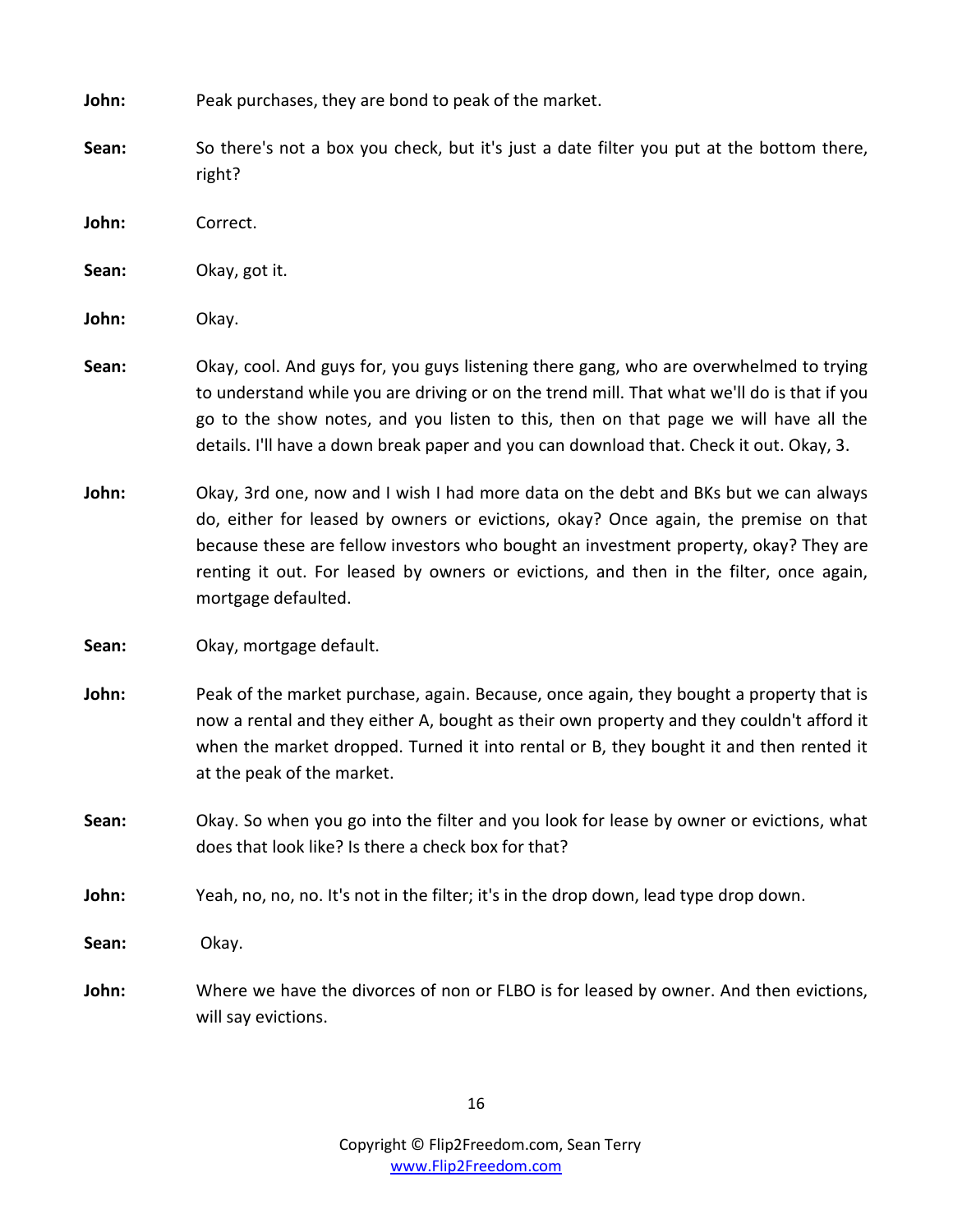| Sean: | I'm so glad we are doing this. Okay. FLBO, I have no idea what that was when I dropped<br>it down.                                                                                                                                                                                                                                                                                                                                                                                                                                                                                                   |
|-------|------------------------------------------------------------------------------------------------------------------------------------------------------------------------------------------------------------------------------------------------------------------------------------------------------------------------------------------------------------------------------------------------------------------------------------------------------------------------------------------------------------------------------------------------------------------------------------------------------|
| John: | And you've been hearing that for how long?                                                                                                                                                                                                                                                                                                                                                                                                                                                                                                                                                           |
| Sean: | I know, for how long, I know. I saw, I mean this is a good education for me so I<br>appreciate you've come on the line and tell me. So for sale by owner, evictions,<br>mortgage default and peak of market.                                                                                                                                                                                                                                                                                                                                                                                         |
| John: | Right.                                                                                                                                                                                                                                                                                                                                                                                                                                                                                                                                                                                               |
| Sean: | Okay, which the mortgage default would be the NOS or NOD, check both boxes and<br>you'd be good to go.                                                                                                                                                                                                                                                                                                                                                                                                                                                                                               |
| John: | Right. And then it's also to, for anybody that's listening in different areas where maybe<br>not all the stuff not available, I do one on one's and we do put together and help them<br>work with the data that we have. There's always a lot of good data in every county it's<br>just a matter that it varies. Okay?                                                                                                                                                                                                                                                                               |
| Sean: | Okay.                                                                                                                                                                                                                                                                                                                                                                                                                                                                                                                                                                                                |
| John: | But the debt certificate in the seniors and veterans are pretty much nationwide, almost<br>everywhere. So, we are going get more data and everywhere and I'll help them out walk<br>through on a one on one what is a good list to pull up and provide in that specific area<br>that they are in.                                                                                                                                                                                                                                                                                                    |
| Sean: | Right. And another great feature that separates you, I believe, from pretty much<br>everybody else in the market, not only as this data phenomenon and filter and sort it. If<br>you go to ListSource, like ListSource.com, which is a competitor of yours but not really,<br>and you go in there, and you First off, you have to create your own list or they give you<br>like a foreclosure or non-occupant, or whatever, non-owner occupant.                                                                                                                                                      |
|       | But you have to create, you have 50 million features, you have to go in and try to figure<br>out what you've already created, no. 1, and no. 2, then you have a list of 1,000 or 2,000,<br>whatever the case may be and you go to that, go to buy it, you are paying every single<br>time you purchase a list over and over and over. So theoretically, let's say if you mail 2<br>or 3,000 mailers a month, with REBO Gateway, you pay once and you can download<br>over and over and over again as much as you want, for as long as you want, I think it's<br>for annual, but annual subscription. |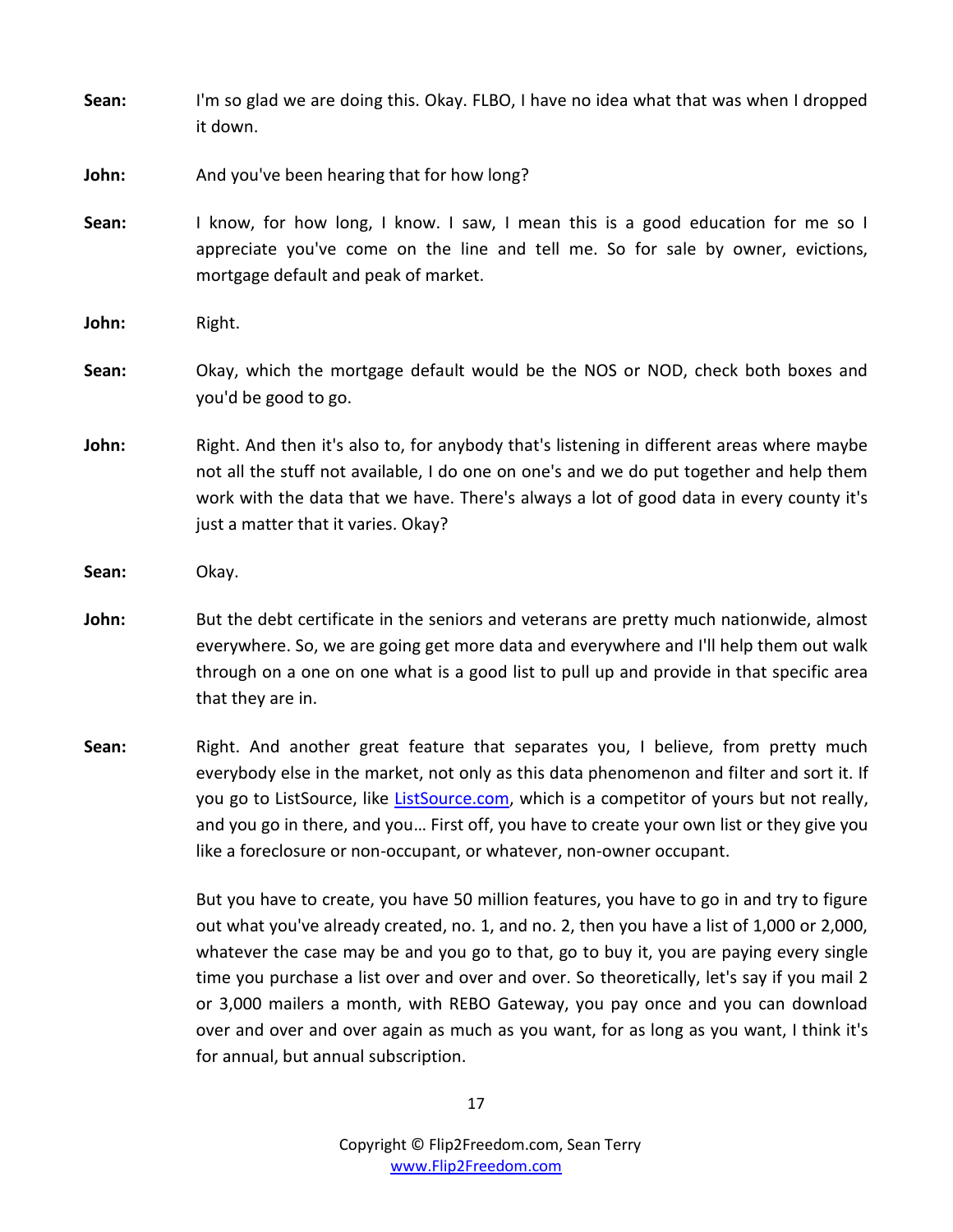John: Annual subscription, yeah, correct.

- **Sean:** And then with ListSource you have to go in and pay for that list every single time. So if that's like me, we need to pull list of 2 to 300 names, 2 to 300 names in ListSource, you count \$30, \$40, \$50,000 for data, just to mail. So, this is a massive difference. So if you are listening to this right now, and you are contemplating getting this, I would rush to REBO Gateway, rush because John before they get a clues, that you are selling the data way too cheap and they raise the price to traditional, to the markets.
- **John:** And I am like, what's the new additions of the debts certificates bankruptcies, I am also working on getting vacant landed property, code violations, and inherited properties in here as well. At by request, from investors.
- **Sean:** Right.

**John:** As we do add some more things, our pricing is going to rise.

- Sean: Right.
- **John:** When I don't know, this quarter maybe, second quarter probably.
- **Sean:** Yeah, right. Which would be, even if you rose, whatever you raised it to, it's still be.
- **John:** Yeah, it's still, it only takes one deal and you are done.
- **Sean:** Okay, so people are now thinking that are going again, what's the cost?
- **John:** What's the cost?
- **Sean:** What's the cost, right.
- John: All right, so the special price that we have for your students, it's on our annual subscription, it's \$400 for the year for 2 counties of your choice.
- **Sean:** Wow.
- **John:** They can be in different states, it doesn't matter. There is not set-up fee on that, that would also include, we call the VIP list development. Okay? Basically what we do is that, is after you've watched the basic training webinar and learn the basic steps, we get together and we do one on one, and we go into your county, into your system and I'll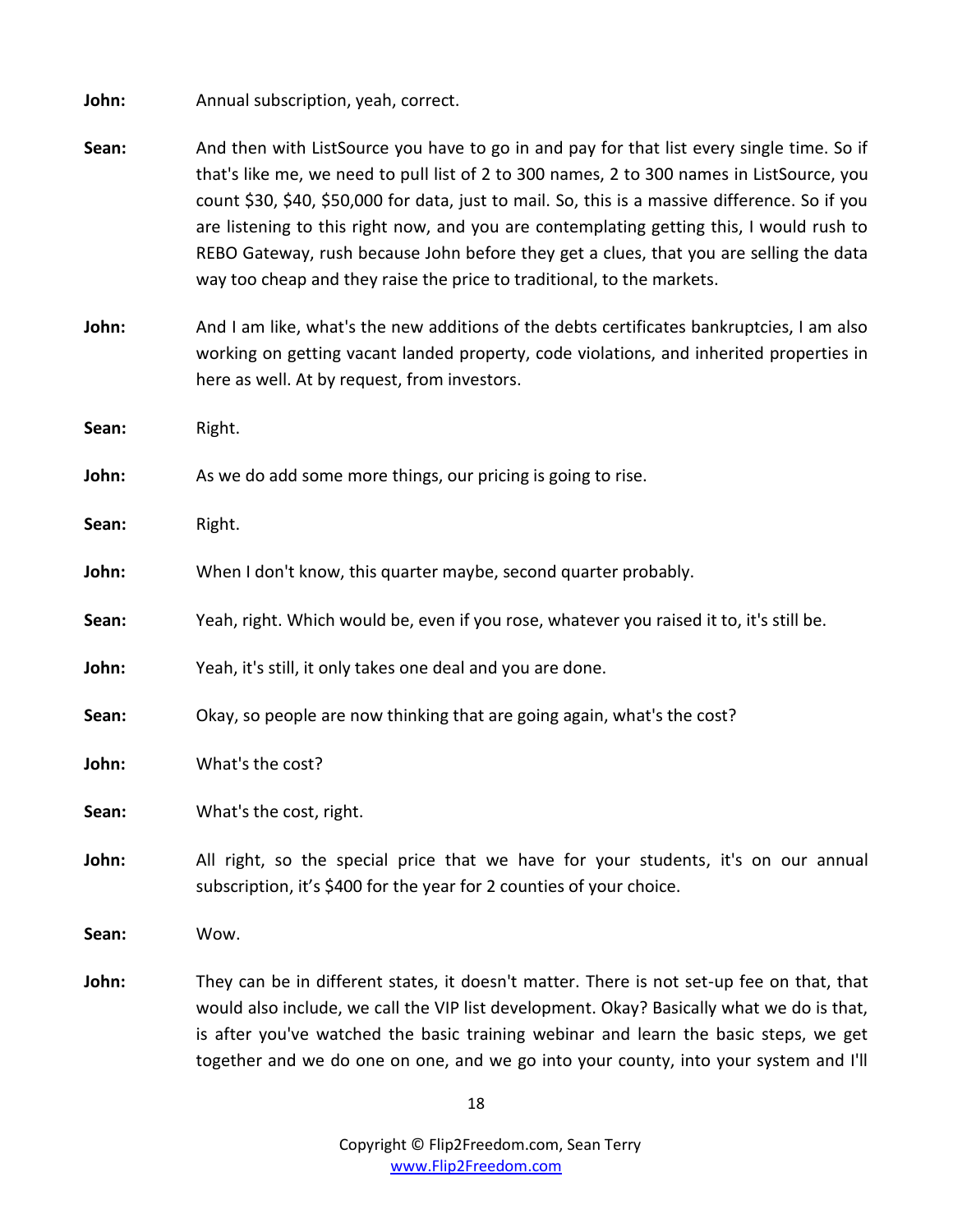|       | help you save some things. We'll start getting some lists together and get it out, that we<br>are working for you as you are still learning how to navigate. Okay?                                                                                                                                                                                                                                                                                                                                          |
|-------|-------------------------------------------------------------------------------------------------------------------------------------------------------------------------------------------------------------------------------------------------------------------------------------------------------------------------------------------------------------------------------------------------------------------------------------------------------------------------------------------------------------|
| Sean: | Okay.                                                                                                                                                                                                                                                                                                                                                                                                                                                                                                       |
| John: | And then your pricing is grandfather. So anybody who gets on now, the for pricing goes<br>up, next year when it's a new price, yours never changes.                                                                                                                                                                                                                                                                                                                                                         |
| Sean: | Wow.                                                                                                                                                                                                                                                                                                                                                                                                                                                                                                        |
| John: | All the new stuff just shows up.                                                                                                                                                                                                                                                                                                                                                                                                                                                                            |
| Sean: | That's awesome.                                                                                                                                                                                                                                                                                                                                                                                                                                                                                             |
| John: | Yeah.                                                                                                                                                                                                                                                                                                                                                                                                                                                                                                       |
| Sean: | That is, I really appreciate doing that our crew, that's awesome. So now, how, and I<br>want to get into, I want to get your contact and so info, right now, not at the end and<br>then, but I want to get into someone you knew list you provide. So, John, give them is it<br>better for phone number, would you like to give an email to contact you?                                                                                                                                                    |
| John: | Phone number is fine. Yeah, I don't have a problem to share number and I do ask to<br>anybody call, it does work to myself, leave me a message. Okay? If I don't get on or the<br>number I'll give you, you can feel free to text me and say you heard about me on the<br>podcast and you'd like me to give you a call and I'd be more happy to do that.                                                                                                                                                    |
| Sean: | Okay, so why don't you give them that number?                                                                                                                                                                                                                                                                                                                                                                                                                                                               |
| John: | Okay. So the number, the direct number to reach me is (714) 574-0540, I'll say once<br>again, just leave a message or you can text at the same number and just ask to be called<br>and I will give you a call at my first availability. I do assets, you guys don't, when you go<br>online and you see, I know that it's great data and you are anxious, don't sign up online<br>for the fact that I'd like to show a demonstration, so you are fully aware what we have<br>available, in your direct area. |
| Sean: | Right. And if you sign up online without going, without talking to John and say<br>everything up, you are going to mess up in the VIP and then it's not                                                                                                                                                                                                                                                                                                                                                     |
| John: | Yeah, on the deals as well. Yeah, and the promotions aren't available online.                                                                                                                                                                                                                                                                                                                                                                                                                               |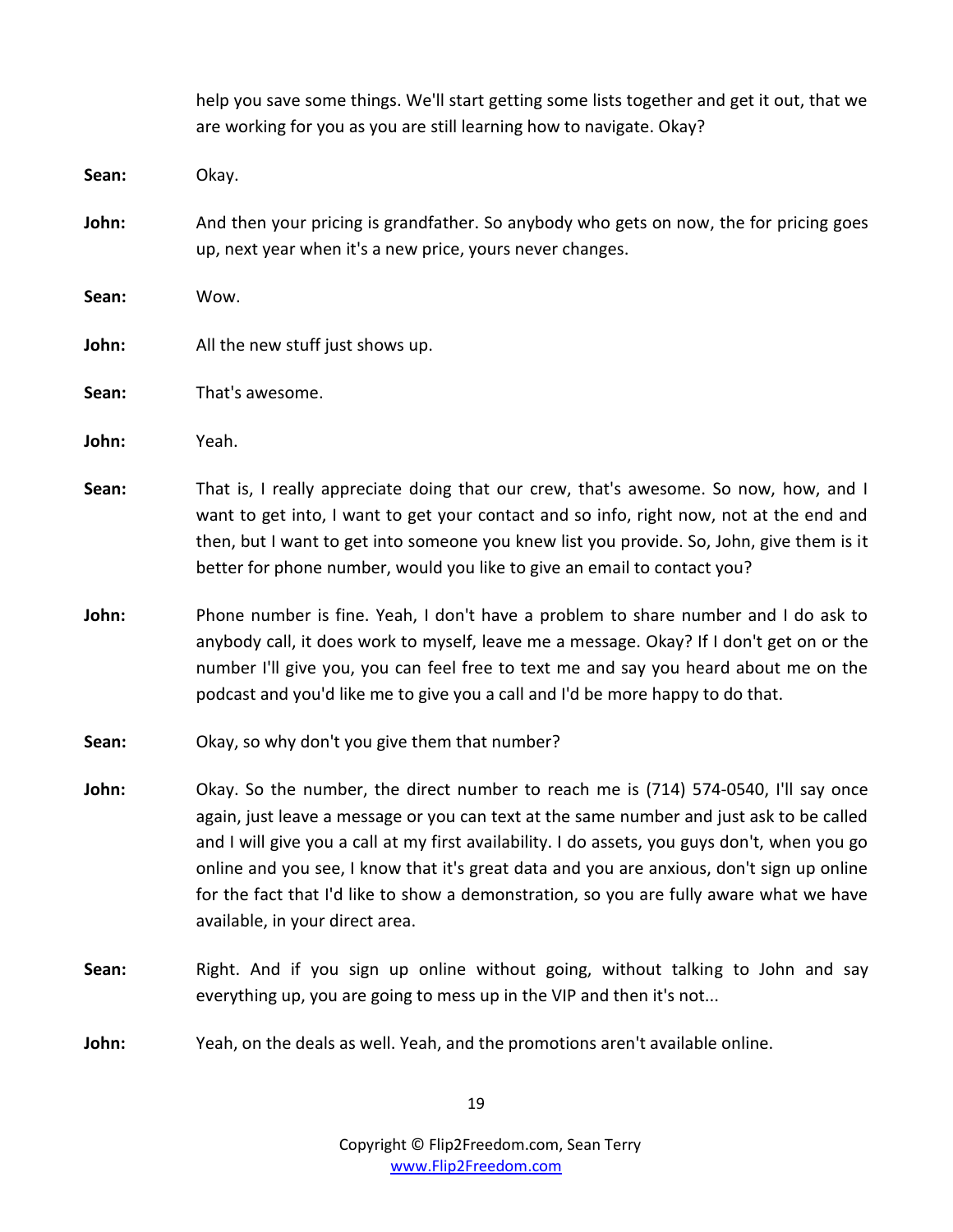- **Sean:** Okay, so that's (714) 574-0540, (714} 574-0540. Okay, so let's talk real quick about your new list you got coming online. So, we talked, go ahead with that.
- **John:** Yeah, so the new couple of things we have, in areas, are the first offers on the debt certificates, and we talked about it earlier. It's similar to a divorce where 2 incomes are suffice for the mortgage, if one leave, it might not be able to do it. Now, with the debt certificates, it kind of adds the level of empty nest on to it, because obviously they are older. They probably have equity. It is a property for a long time. So I am very curious to see how this reacts, because these surviving owners, they might not want a property so big or they can't afford the payment. So they might sell. Okay? That's a good one.
- Sean: Right.
- **John:** The bankruptcy, obviously we know what a bankruptcy is, I've file for that chapter, 7 or 13 bankruptcy protection. Many people experience this bankruptcy and choose to sell the property. And then the other 2 we have in, most areas now seniors, are that the tax exempt, okay? So these amounts are considered seniors to a tutor age, they may be a lot of property taxes that are due to a senior status, okay? These taxes exempts do very state by state, okay and our record with the tax assessor. And then the veterans.
- **Sean:** So tell me why do you believe that would be a high probability list?
- **John:** Well, once again we are looking at senior and tax exempts, might not be able to afford the property. Once again, this might an empty nest situation. This is a great opportunity to really get these people that have this big property and they might want to downsize, okay? That's why we focus on that, so as opposed to just regular seniors, that are fighting their taxes and they might have issues paying their mortgage, for the property.
- **Sean:** Okay, so people to understand. So the tax exemption is what?
- **John:** Okay, basically, I am going to read exactly how we have it, okay? They're are provided a tax exemption due to their senior status, this category won't be recorded as all seniors, just seniors who have a tax exemption indicating the property is definitely owned by a senior and these owners due to that exemption might not be able to pay property tax.
- **Sean:** Okay.
- **John:** That's what I am reading exactly from what I got.
- **Sean:** Got you. So there are tax exemptions from paying property taxes.

Copyright © Flip2Freedom.com, Sean Terry www.Flip2Freedom.com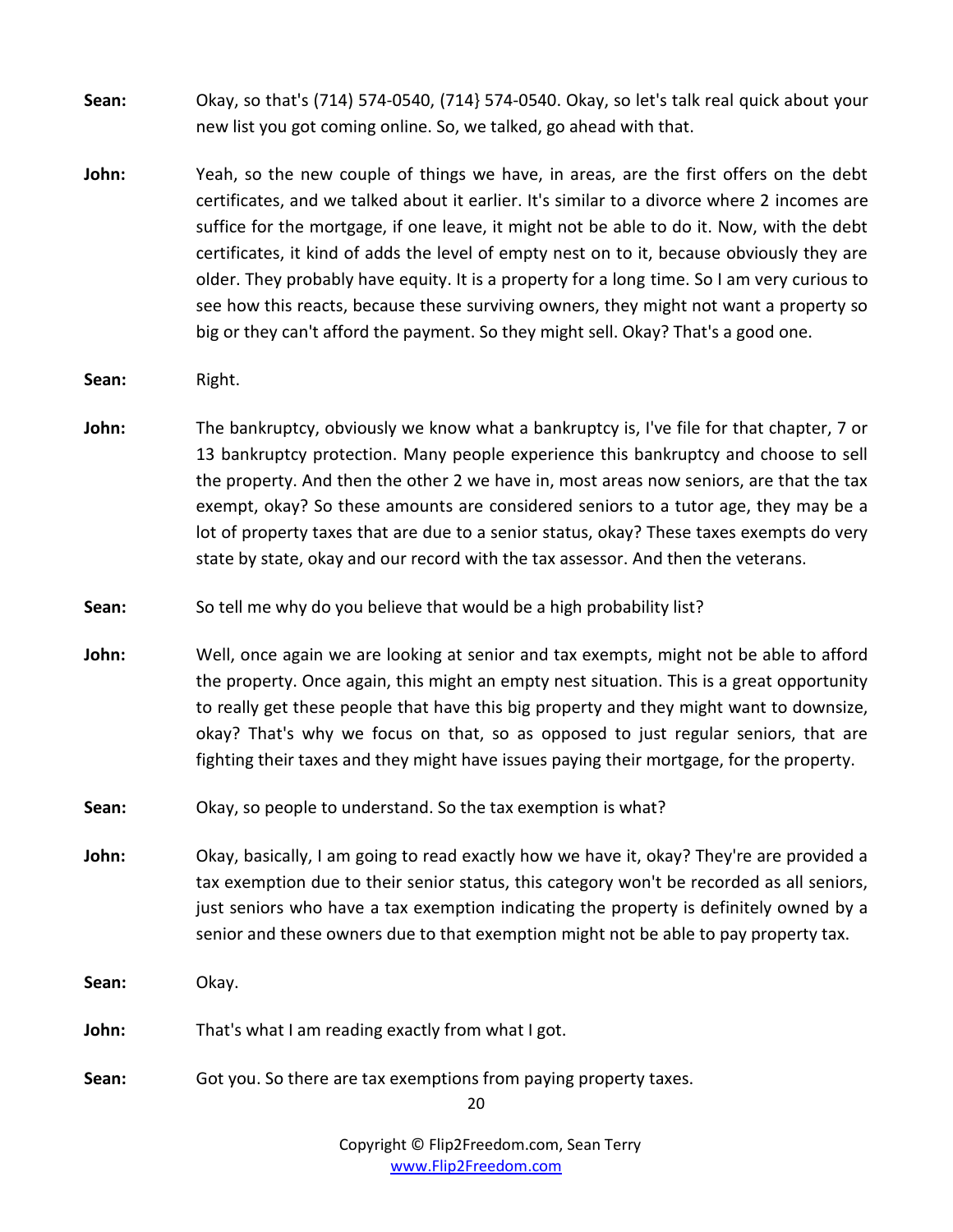| John: | Correct. Same with veterans, it's the same situation.                                                                                                                                                                                                                 |
|-------|-----------------------------------------------------------------------------------------------------------------------------------------------------------------------------------------------------------------------------------------------------------------------|
| Sean: | So a veteran that might be able to qualify and it's primarily income that qualifies them<br>for that?                                                                                                                                                                 |
| John: | Correct.                                                                                                                                                                                                                                                              |
| Sean: | Okay. So they have to prove that they have not an adequate income to be able to pay<br>for their property taxes and then they record an exemption and now that exemption is<br>being able to be pulled. Now, is there any filters on that, or would you just pull it? |
| John: | Well, it would be the same type of filter as any search. You can add mortgage defaults or<br>tax defaults or what should that be, that would work, but you can add anything on, this<br>says on any regular search or lead type that we are doing in our system.      |
| Sean: | Okay, so if you aren't going to do a filter on it, but, so it would just come in in that drop<br>down right? It would just say.                                                                                                                                       |
| John: | It would be in the drop down and so, it would be [overlapping 0:41:00].                                                                                                                                                                                               |
| Sean: | That trends tax exempt.                                                                                                                                                                                                                                               |
| John: | The time frame as back you want to go and then when we filter we can filter and just<br>get, let's say we only want a single family, non-owner occupied, defaulted.                                                                                                   |
| Sean: | Right.                                                                                                                                                                                                                                                                |
| John: | Same as we do the filters on all the other lead tax research.                                                                                                                                                                                                         |
| Sean: | Okay, cool. So we also have multi-family. So if you just want it to target multi-family<br>properties, with similar criteria, you could as well.                                                                                                                      |
| John: | Correct.                                                                                                                                                                                                                                                              |
| Sean: | And also talked about you are working on coming online on vacant land, or commercial<br>or?                                                                                                                                                                           |
| John: | Yeah, I am getting, we are getting across on vacant land and property, as well as co-<br>violation, and then inherited properties.                                                                                                                                    |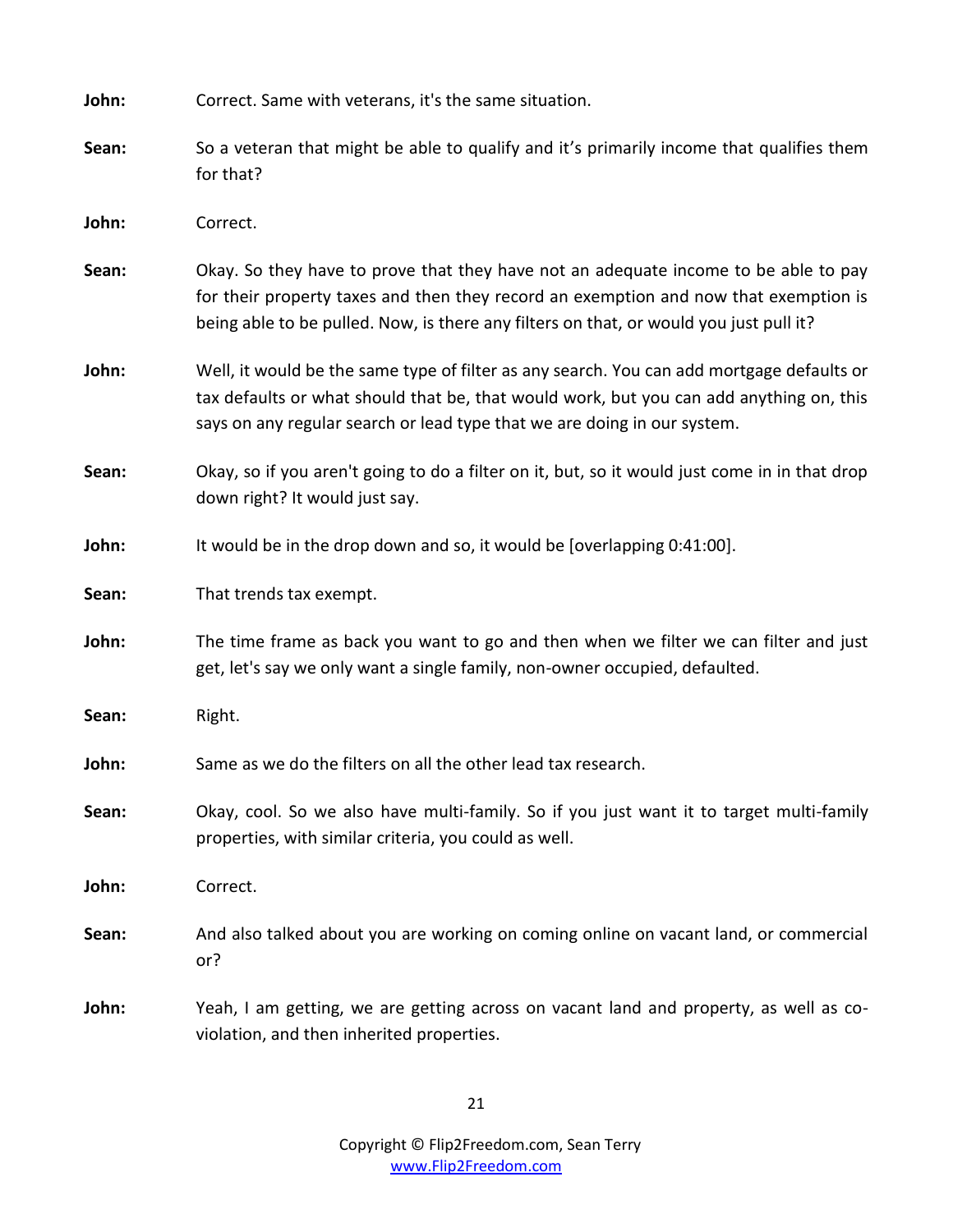| Sean: | Right.                                                                                                                                                                                                                                                                                                                                                                                                                                                                                                                                                                                                                                                                                                                                         |
|-------|------------------------------------------------------------------------------------------------------------------------------------------------------------------------------------------------------------------------------------------------------------------------------------------------------------------------------------------------------------------------------------------------------------------------------------------------------------------------------------------------------------------------------------------------------------------------------------------------------------------------------------------------------------------------------------------------------------------------------------------------|
| John: | And then things that I put a request on code violations are in the works, the other ones I<br>am not sure if they started on those yet or not.                                                                                                                                                                                                                                                                                                                                                                                                                                                                                                                                                                                                 |
| Sean: | Right, okay, perfect.                                                                                                                                                                                                                                                                                                                                                                                                                                                                                                                                                                                                                                                                                                                          |
| John: | But, we are, we are trying to expand our lead base that would apply to more of what the<br>investors are starting to ask for.                                                                                                                                                                                                                                                                                                                                                                                                                                                                                                                                                                                                                  |
| Sean: | Right, right. Which is awesome, I'm so excited to say these things. That is good.                                                                                                                                                                                                                                                                                                                                                                                                                                                                                                                                                                                                                                                              |
| John: | Because this was developed originally for real estate agents, I'll be using the same type<br>of data that investors use, now I am trying to get a little bit more tweak towards to what<br>investors want.                                                                                                                                                                                                                                                                                                                                                                                                                                                                                                                                     |
| Sean: | Okay. So, now, tell us about this farming which I never even set up yet. But you can farm<br>a specific area; you can save a search, correct? And then it will email you daily of the<br>current inventory in that area that hits specific criteria that you basically.                                                                                                                                                                                                                                                                                                                                                                                                                                                                        |
| John: | That you were watching, right. So, yeah, an area in Phoenix, for example, there's an area<br>in Phoenix that you want to watch. You want to see, you heard that something is<br>happening over there, so we can set up whether be the radiuses or boundaries, what we<br>call farms or pockets of 1,000 properties, and we can watch those nightly and you will<br>be able alerted of any of the new events that we track. So if a divorce were to be filed,<br>or a mortgage default, were to be filed, or a probate were to be filed, that appears in<br>your email the next day. So this give an opportunity now to take areas, have them<br>watched and be first to the door step. Beat everybody else there, because it just<br>happened. |
| Sean: | That's huge.                                                                                                                                                                                                                                                                                                                                                                                                                                                                                                                                                                                                                                                                                                                                   |
| John: | Yeah.                                                                                                                                                                                                                                                                                                                                                                                                                                                                                                                                                                                                                                                                                                                                          |
| Sean: | Okay, and how many farms are you allowed? So if you are going to have 3, 4, 5, is there<br>a limit to the amount of files you can have? Or?                                                                                                                                                                                                                                                                                                                                                                                                                                                                                                                                                                                                    |
| John: | Well, the system comes with 8, okay? So when you sign up it comes with 8 farms areas<br>that you can activate; now we do have the ability to add on as many blocks of 8 as you<br>want.<br>22                                                                                                                                                                                                                                                                                                                                                                                                                                                                                                                                                  |
|       |                                                                                                                                                                                                                                                                                                                                                                                                                                                                                                                                                                                                                                                                                                                                                |

Copyright © Flip2Freedom.com, Sean Terry www.Flip2Freedom.com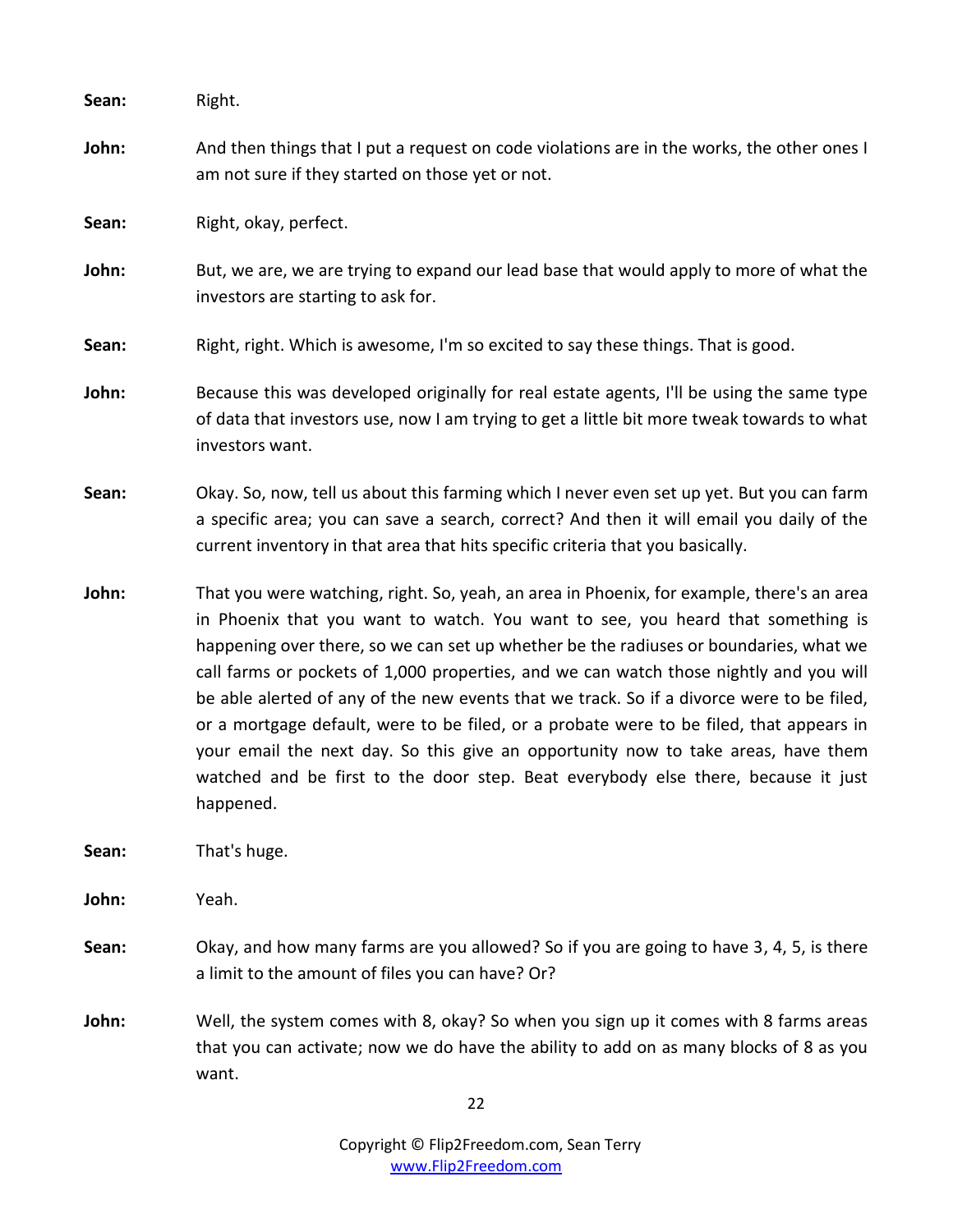| Sean: | Okay, cool.                                                                                                                                                                                                                                                                                                                                                                                                                                                                                                   |
|-------|---------------------------------------------------------------------------------------------------------------------------------------------------------------------------------------------------------------------------------------------------------------------------------------------------------------------------------------------------------------------------------------------------------------------------------------------------------------------------------------------------------------|
| John: | Yeah, bring it out to 64,000 properties if you want.                                                                                                                                                                                                                                                                                                                                                                                                                                                          |
| Sean: | 64,000 of any event that comes out and pushes to you automatically every single<br>morning.                                                                                                                                                                                                                                                                                                                                                                                                                   |
| John: | Correct.                                                                                                                                                                                                                                                                                                                                                                                                                                                                                                      |
| Sean: | That you could, just literally. That could be your daily task every day, maybe it's 5<br>properties, maybe it's 7, maybe it's 10. You can drive over there and knock on the door,<br>you could send them a FedEx, you could to whatever, send a handwritten nail letter, but<br>that would be of the specific criteria. You may set up a farm for divorce, set up a farm<br>for the non-owner occupant we talked about, the mortgage default, right? And set up a<br>farm of the FLBO's that we talked about. |
| John: | Well, and put this right, people, in certain cities, they want to know what's happening in<br>their cities. So we could, literally, depending upon how many farms they add it on, but<br>we can watch every property in a city, nightly, for any of the new stuff that happened.<br>And you have already searched and pulled out all the stuff that already happened.                                                                                                                                         |
| Sean: | So you pull your stuff already happened, but then you get updated on everything that is<br>new. Now, you also, some of them come with phone numbers, is that correct?                                                                                                                                                                                                                                                                                                                                         |
| John: | Yeah, our system wasn't built for phone numbers. It was built for the data, okay?                                                                                                                                                                                                                                                                                                                                                                                                                             |
| Sean: | Right.                                                                                                                                                                                                                                                                                                                                                                                                                                                                                                        |
| John: | Now we do get phone numbers, majority of those would be on for sale by owners, for<br>lease by owners, state's sales. These people are putting their number on multiple<br>platforms.                                                                                                                                                                                                                                                                                                                         |
| Sean: | Okay.                                                                                                                                                                                                                                                                                                                                                                                                                                                                                                         |
| John: | Online.                                                                                                                                                                                                                                                                                                                                                                                                                                                                                                       |
| Sean: | And then you are able to pull that out and then make that available.                                                                                                                                                                                                                                                                                                                                                                                                                                          |
| John: | Correct, correct.                                                                                                                                                                                                                                                                                                                                                                                                                                                                                             |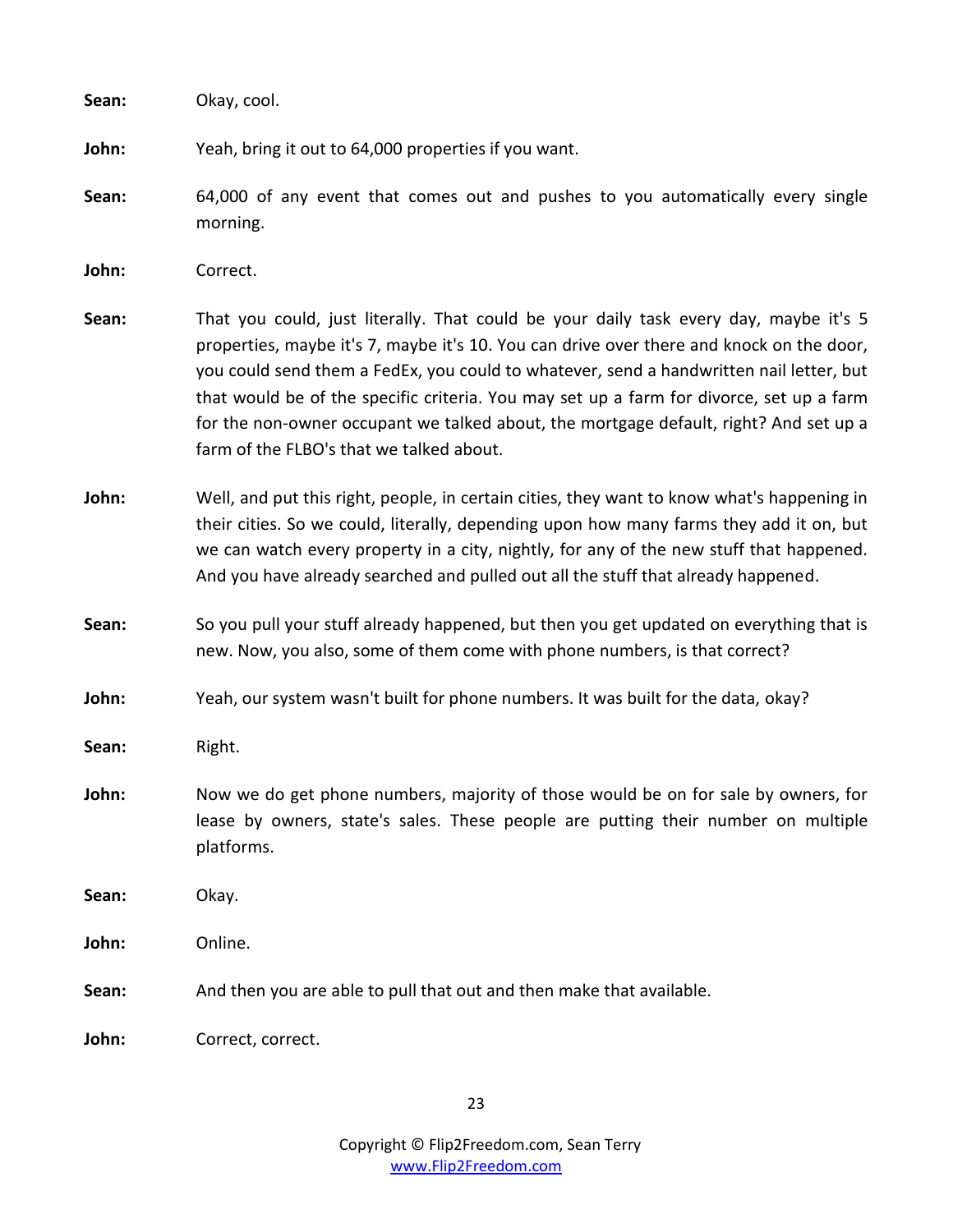**Sean:** Okay, awesome. Okay, cool. So that has been a tone of great killer information. **John:** Awesome. **Sean:** So, okay, so John, if you guys want to reach out to John his phone number is (714) 574- 0540, (714) 574-0540. Give him a call, text them at that number ASAP before they have their price increase. **John:** And then one quick thing to add. If you should go on our website and you request to be contacted, that's okay. Just make sure you put Sean Terry in there, of Flip2Freedom, or my name in that email request to be contacted, so it gets to me and you get the promotions. **Sean:** Right, okay, awesome. Okay, so any last things you want to tell these guys before you sign off? **John:** No, not all guys. I definitely look forward to hearing from you, I know I worked with a lot of you already, and it's definitely helped really, really fine properties. And I am eager to work with more of you guys. **Sean:** That's awesome, awesome, awesome. You did a great job man, sorry, I nailed you on all those specifics, but I like getting nitty-gritty so. **John:** I like that, no, that's great. I like to go through and make sure everything. **Sean:** Yeah, which is killer. So, all right man, thank you so much for your time, I greatly appreciate it. **John:** You're welcome. **Sean:** I can't wait to see what you guys are doing in the platform, in the future. John: I'll keep you updated. **Sean:** Thanks, bye. **John:** Thanks Sean, bye-bye. **Sean:** All right, that was an amazing interview with John. John, thank you so much for doing a phenomenal job. Holy cow, it was awesome. I hope you guys absolutely love that,